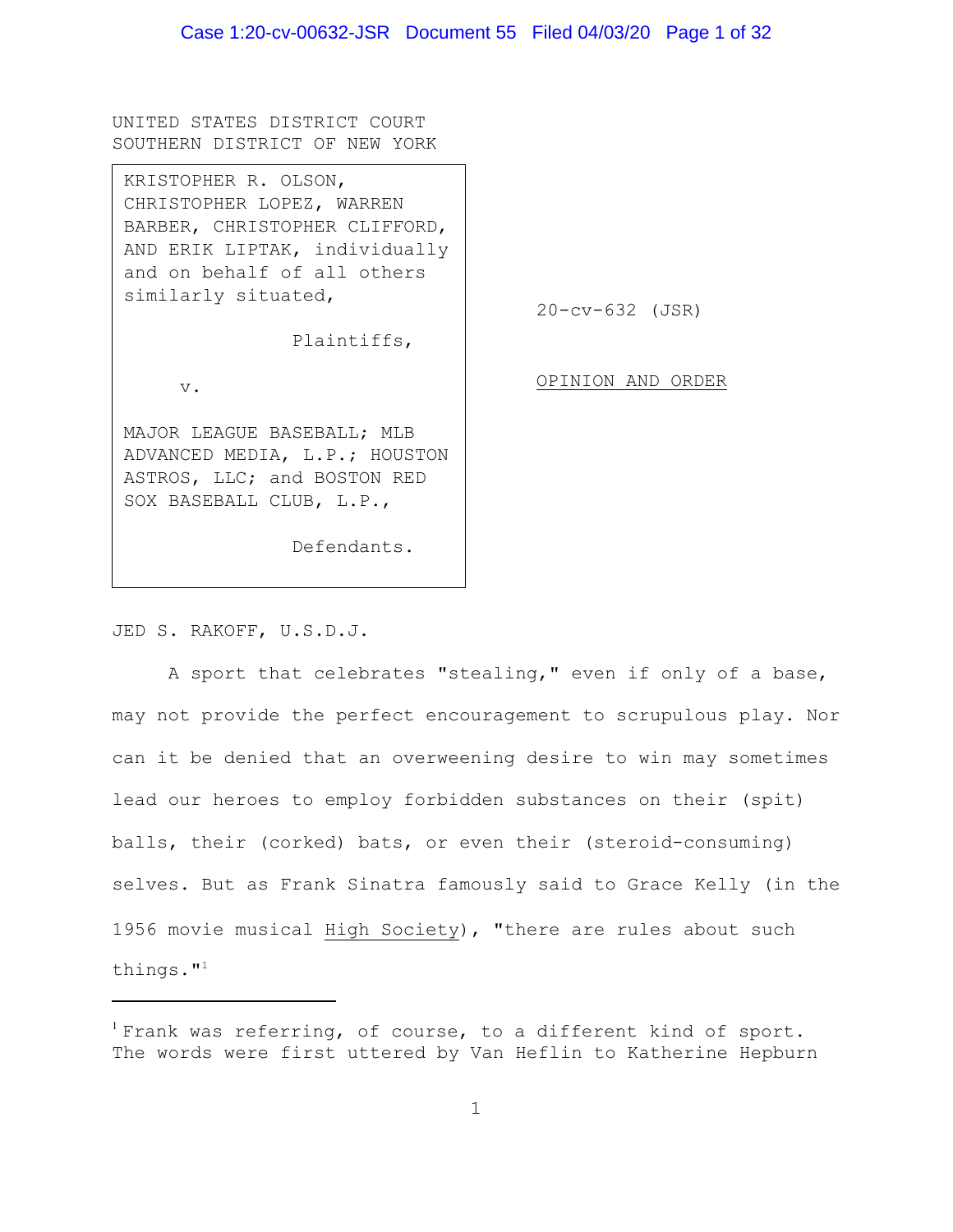#### Case 1:20-cv-00632-JSR Document 55 Filed 04/03/20 Page 2 of 32

One of these rules forbids the use of electronic devices in aid of the players' inevitable efforts to steal the opposing catcher's signs. In 2017 and thereafter, the Houston Astros, and somewhat less blatantly the Boston Red Sox, shamelessly broke that rule, and thereby broke the hearts of all true baseball fans. But did the initial efforts of those teams, and supposedly of Major League Baseball itself, to conceal these foul deeds from the simple sports bettors who wagered on fantasy baseball create a cognizable legal claim? On the allegations here made, the answer is no.

#### I. Background

This is a putative class action brought by fantasy sports players against defendants Major League Baseball and MLB Advanced Media, L.P. (collectively "MLB"), the Boston Red Sox Baseball Club, L.P. (the "Red Sox"), and the Houston Astros, LLC (the "Astros"). The named plaintiffs are five individuals who, between 2017 and 2019, participated in daily fantasy baseball contests hosted by DraftKings Inc. ("DraftKings"). Plaintiffs assert various fraud, negligence, unjust enrichment, and consumer protection law claims based on alleged harm caused by the

in the play The Philadelphia Story (1939) by Philip Barry, and then repeated by Jimmy Stewart to Katherine Hepburn in the 1940 movie version of the same name.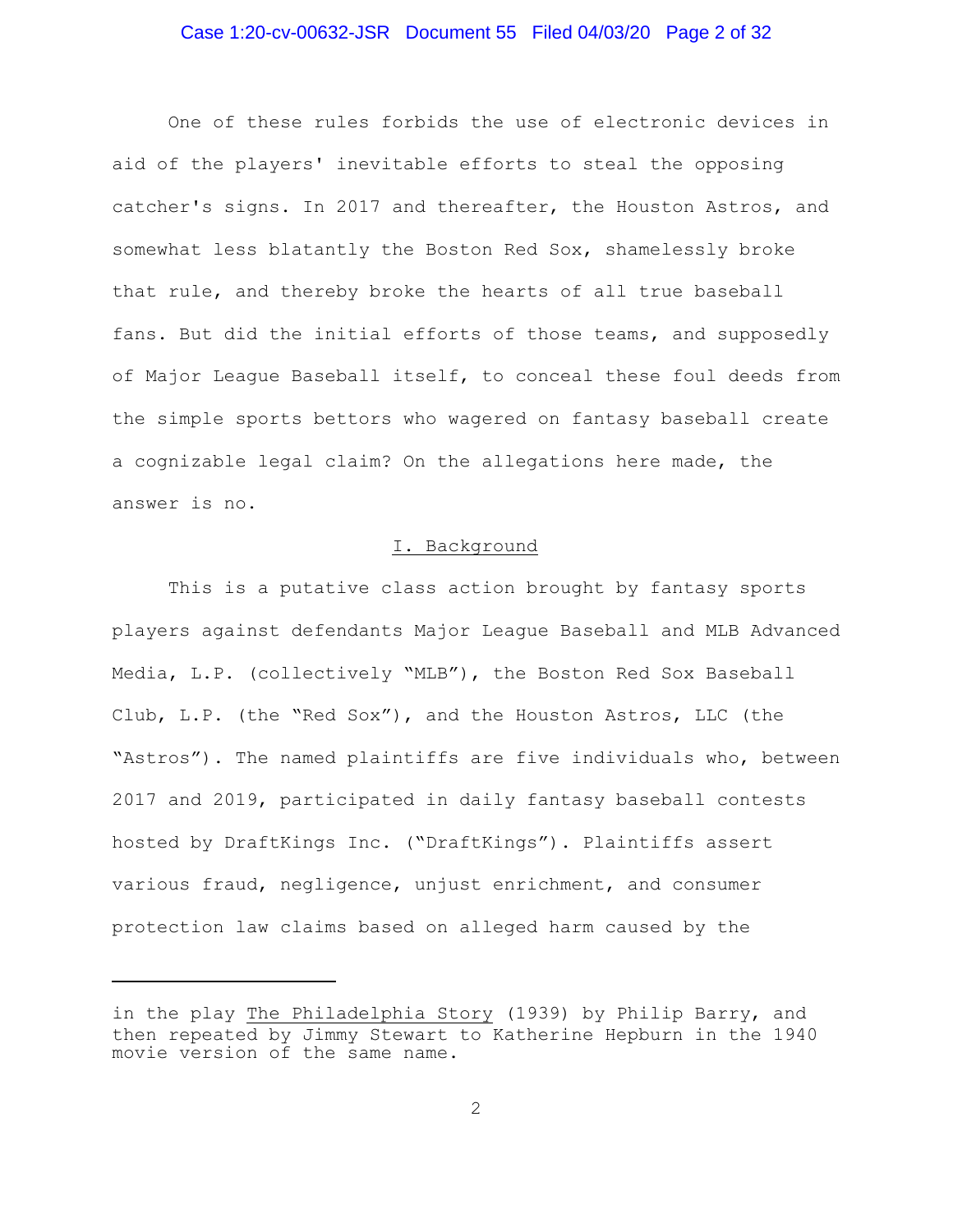## Case 1:20-cv-00632-JSR Document 55 Filed 04/03/20 Page 3 of 32

defendants' representations and conduct surrounding the by-nowinfamous sign-stealing scandal.

Specifically, the amended complaint alleges that plaintiffs Kristopher R. Olson, Christopher Lopez, Warren Barber, Christopher Clifford, and Erik Liptak, residents of Massachusetts, California, Texas, Florida, and Colorado, respectively, were participants in DraftKings daily fantasy baseball contests from April 2, 2017 to October 30, 2019. Amended Compl., ECF No. 20 ("AC") ¶¶ 121-141. Defendant MLB is an unincorporated association consisting of thirty Major League Baseball clubs, including the Astros and the Red Sox. Id. ¶ 22. MLB administers and operates the league through the Office of the Commissioner. Id. Defendant MLBAM is a limited liability partnership owned by the thirty major league clubs that has responsibility for internet and interactive marketing for MLB. Id. ¶ 23.

Plaintiffs' allegations against the defendants arise from plaintiffs' contracts with DraftKings. DraftKings is an online platform that operates fantasy sports contests on a daily and weekly basis across multiple sports. Id. ¶ 30. DraftKings's daily fantasy sports baseball ("MLB DFS") competitions require contestants to select a lineup of MLB players, each assigned a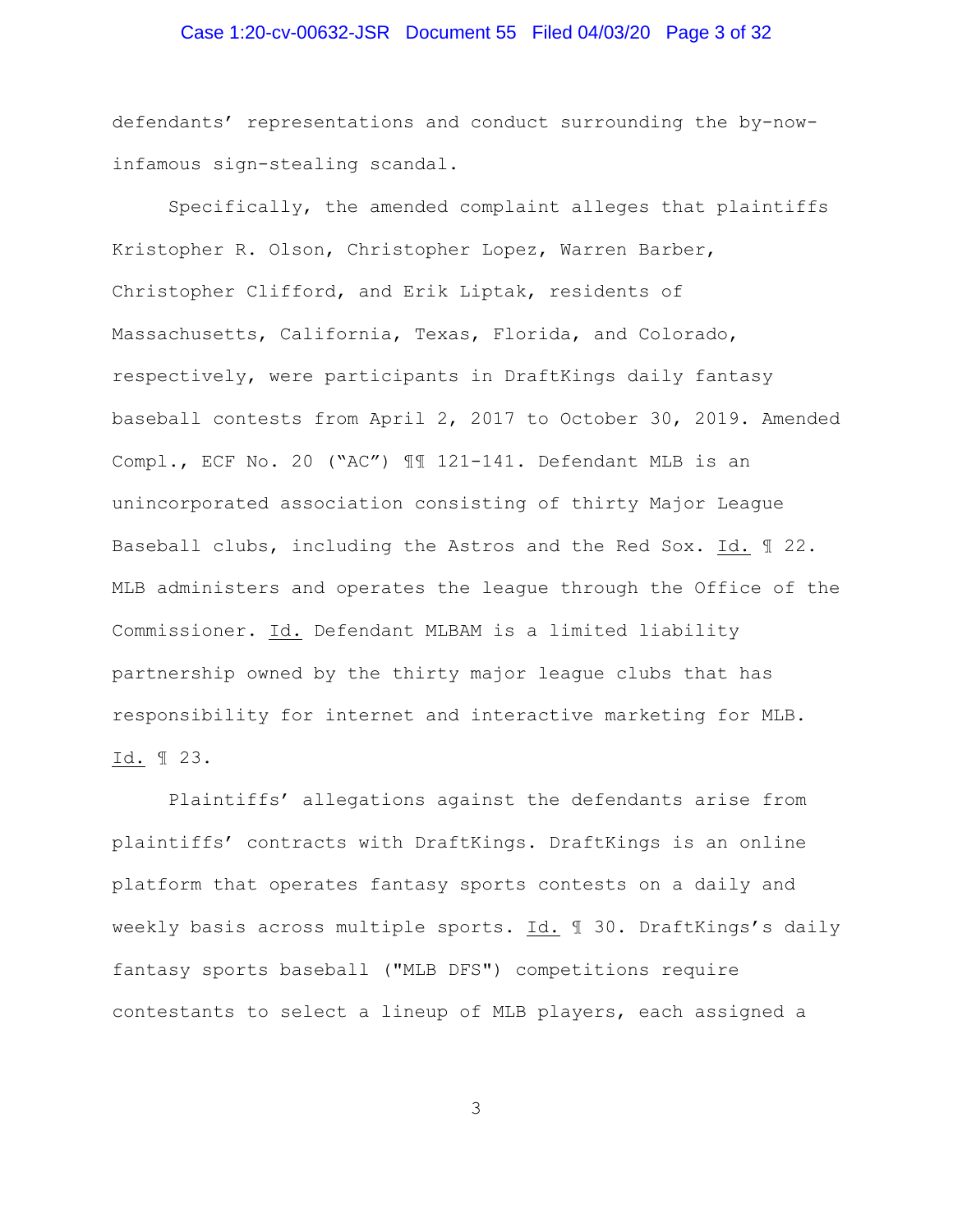## Case 1:20-cv-00632-JSR Document 55 Filed 04/03/20 Page 4 of 32

different "salary" value set by DraftKings. Id. ¶ 31. The salary is based on the reported past performance statistics of the MLB player. Id. DraftKings participants accrue fantasy points based on the real-life performance of the players they have "drafted" on the particular day or week covered by the contest, and the participants' total points at the end of the contest determines who wins a cash prize. Id. 1 32. Participants pay DraftKings a fee for each fantasy contest, a portion of which is kept by DraftKings and the remainder of which funds the contests' prizes. Id. ¶ 33.

The complaint alleges that in 2013 and 2015, MLBAM acquired equity stakes in DraftKings "sizeable enough to reap meaningful benefit from the rise of daily fantasy." Id. 11 35-36. Further, DraftKings and MLB entered into a "comprehensive league partnership" that provided for co-branding of MLB DFS baseball contests, allowed DraftKings to offer market-specific in-ballpark experiences, and gave DraftKings promotional rights, use of MLB league and team logos, the exclusive right to sign sponsorship deals with individual MLB member clubs, and a designation as MLB's "Official Daily Fantasy Game." Id. ¶ 36. Shortly thereafter, DraftKings announced individual partnerships with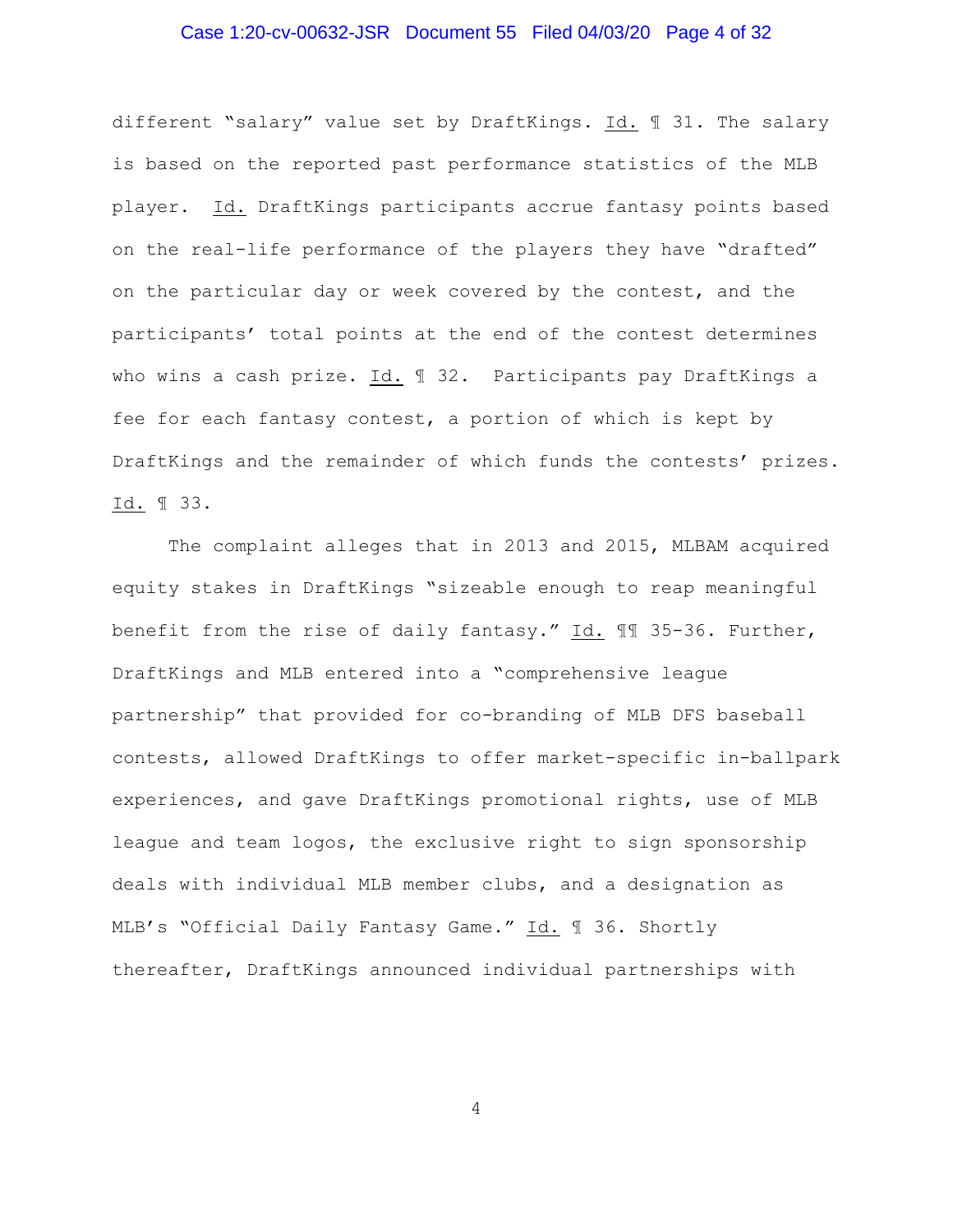## Case 1:20-cv-00632-JSR Document 55 Filed 04/03/20 Page 5 of 32

twenty-seven of MLB's member Clubs, including the Astros and the Red Sox. Id. 1 37.

During baseball games, pitchers and catchers use a series of "signs" to communicate the type of pitch being thrown, and the intended speed, movement, and location of the pitch. Id. ¶ 57. Keeping such signs secret from batters is critical to a pitcher's success because knowledge of which pitch is coming improves the batter's chances of hitting the ball. Id. While, nevertheless, sign-stealing is not prohibited per se, at all times here relevant MLB's rules and regulations prohibited using electronic devices to view or convey information about the opposing team's signs. Id. ¶ 54. All of MLB's member clubs have entered into an operating agreement pursuant to which the teams agree to be bound by the rules and regulations of MLB, including its electronic sign-stealing rules. Id. ¶ 44.

According to the complaint, during the 2017-2019 baseball seasons, officials and players of the Astros, the Red Sox, and likely other teams engaged in repeated instances of electronic sign stealing in violation of MLB's rules. Id. ¶¶ 70-114. MLB officially determined, and announced in a January 2020 press release by MLB Commissioner Robert Manfred, that the Astros engaged in such electronic sign stealing in the 2017 and 2018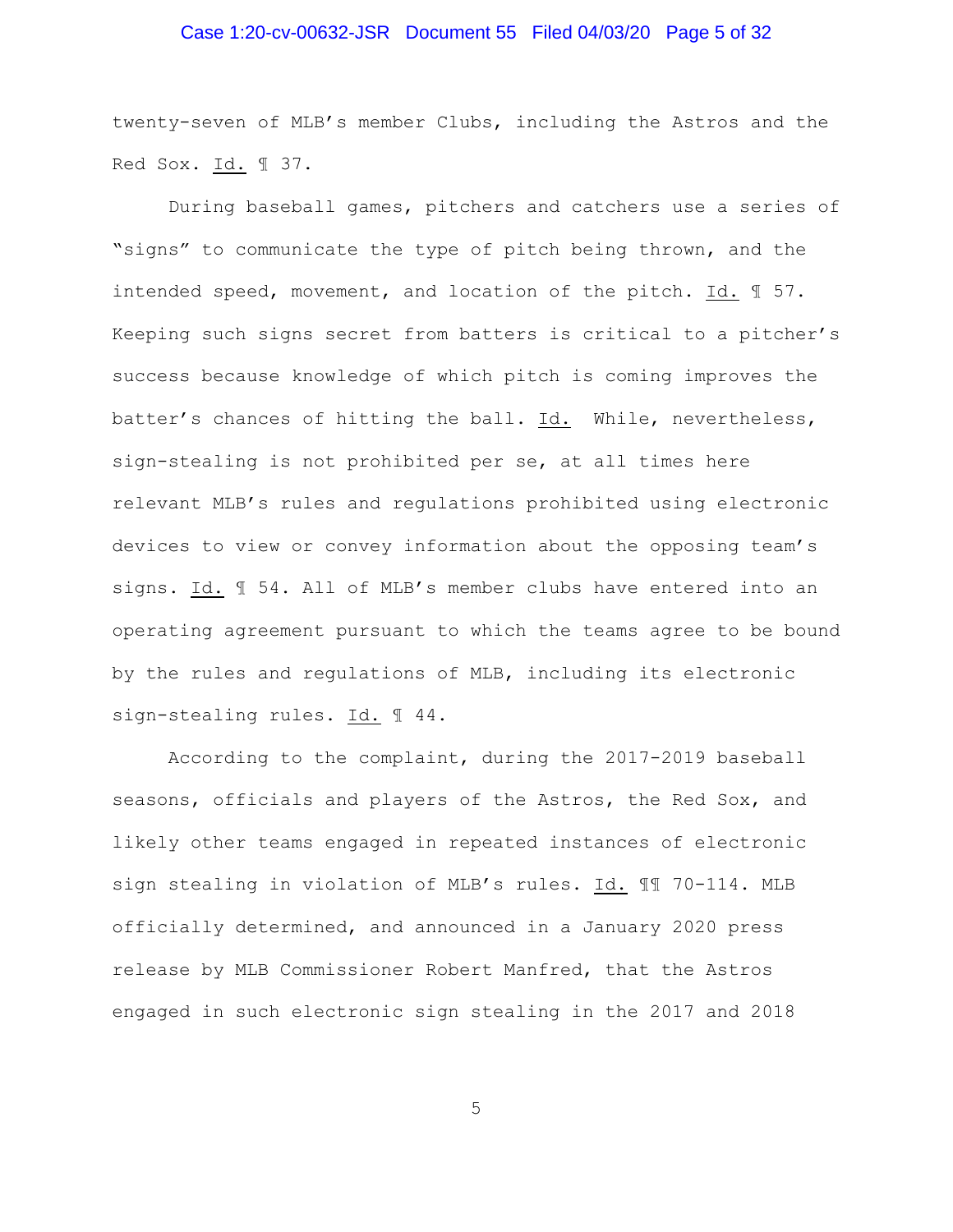## Case 1:20-cv-00632-JSR Document 55 Filed 04/03/20 Page 6 of 32

seasons. Id. ¶¶ 88-92. Further, the MLB fined the Red Sox some unspecified amount in 2017 for an electronic sign stealing scheme. Id. 106. The complaint alleges that both teams significantly improved their batting performance during the class period when the sign stealing occurred. Id. ¶¶ 94-95, 107.

The thrust of plaintiffs' complaint is that defendants were aware of sign stealing by the Astros and Red Sox, but intentionally took no action to stop it in order to protect their financial interest and investment in DraftKings. Id. ¶¶ 198, 202. Furthermore, the complaint alleges that defendants made various false statements and omissions designed to conceal the fact of the sign stealing in order to deceive plaintiffs into believing that the MLB DFS competitions were a game of skill based on fair and legitimate player performance statistics. Id. ¶¶ 171, 205. Such deception was ultimately intended to induce plaintiffs and other DraftKings players to play MLB DFS, which they would not have done had they "known that the honesty of the player performance statistics on which [their] wagers were based and the results of [their] wagers were determined was compromised by MLB teams' and players' electronic sign stealing." Id. ¶¶ 124, 128, 132, 136, 140.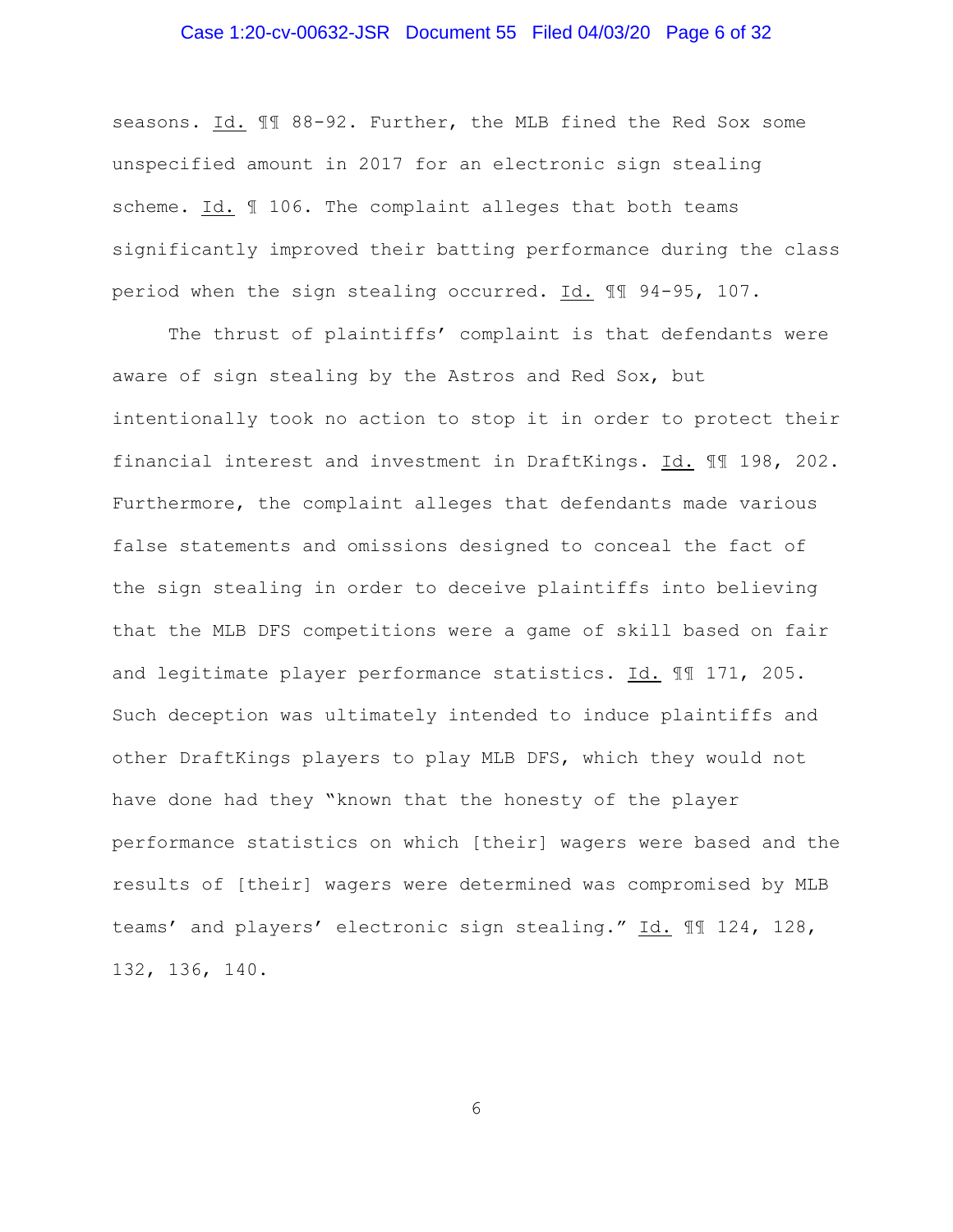## Case 1:20-cv-00632-JSR Document 55 Filed 04/03/20 Page 7 of 32

Based on this overarching theory of wrongdoing, plaintiffs - - on behalf of themselves, a nationwide class, and Massachusetts, California, Texas, Florida, and Colorado subclasses -- allege common law fraud, negligence, and unjust enrichment claims against all four defendants. They also allege violations of the consumer protection statutes of all 50 states against the MLB defendants, violations of the Texas Deceptive Trade Practices and Consumer Protection Act ("TDTPA") against the Astros, and violations of the Massachusetts Consumer Protection Act against the Red Sox. All four defendants have now moved to dismiss the Amended Complaint pursuant to Rule 12(b)(6).

To survive a motion to dismiss under Rule  $12(b)$  (6), "a complaint must contain sufficient factual matter, accepted as true, to state a claim for relief that is plausible on its face." Ashcroft v. Iqbal, 556 U.S. 662, 678 (2009). After discarding allegations that amount to nothing more than legal conclusions, see Bell Atlantic Corp. v. Twombly, 550 U.S. 544, 555 (2007), the court should "accept as true" what remains and "draw all reasonable inferences in plaintiff's favor." Beazley Ins. Co., Inc. v. Ace American Ins. Co., 150 F. Supp. 3d 345, 354 (S.D.N.Y. 2015) (citing In re Elevator Antitrust Litig., 502 F.3d 47, 50 (2d Cir. 2007) (per curiam)).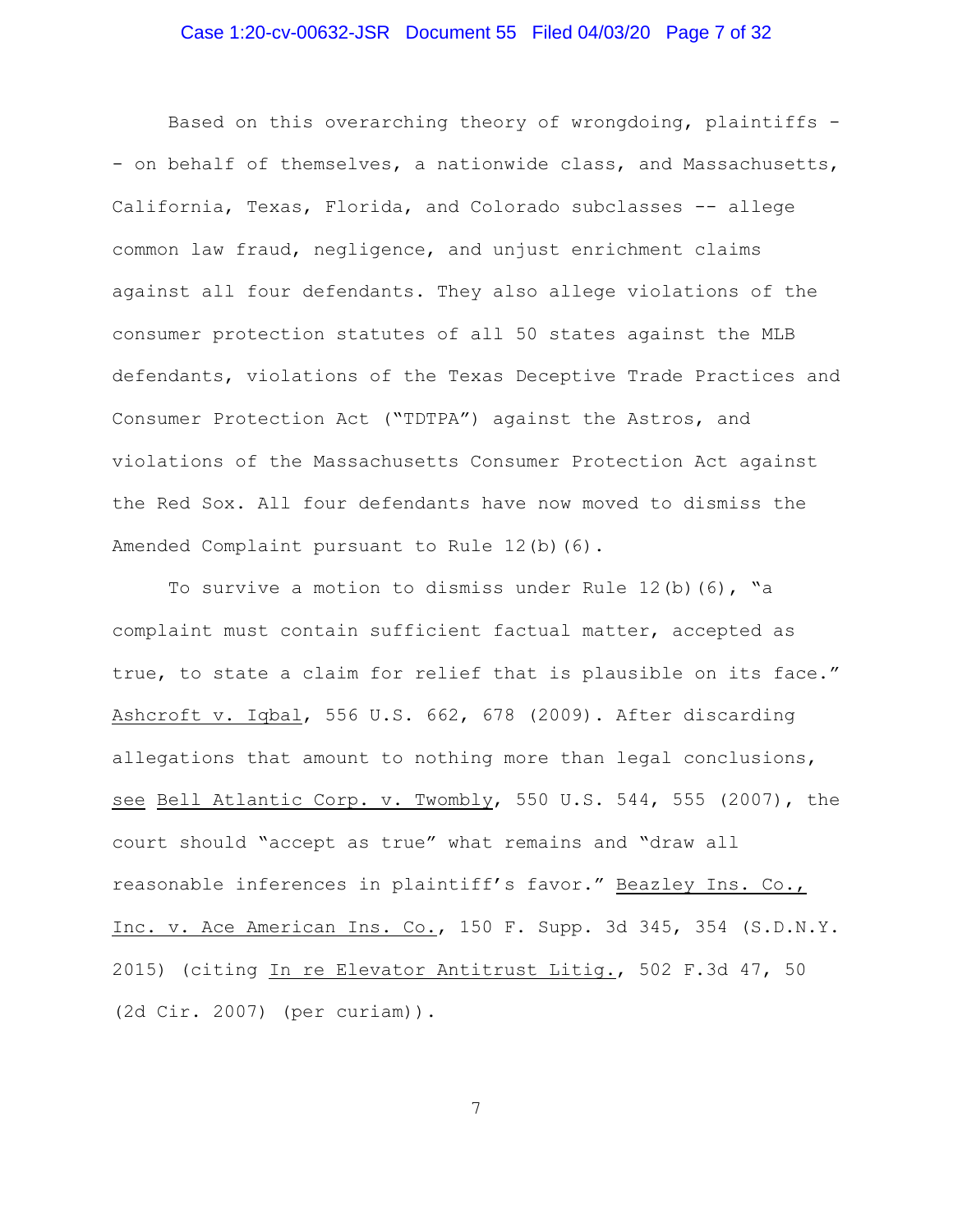## Case 1:20-cv-00632-JSR Document 55 Filed 04/03/20 Page 8 of 32

Plaintiffs' claims sounding in fraud must further comply with Rule 9(b), which mandates that such claims "state with particularity the circumstances constituting fraud." Fed. R. Civ. P. 9(b). "[I]n order to comply with Rule 9(b), 'the complaint must: (1) specify the statements that the plaintiff contends were fraudulent, (2) identify the speaker, (3) state where and when the statements were made, and (4) explain why the statements were fraudulent." Lerner v. Fleet Bank, N.A., 459 F.3d 273, 291 (2d Cir. 2006). Rule 9(b) also requires plaintiffs to "allege facts that give rise to a strong inference of fraudulent intent." Id.

### II. Analysis

#### Common Law Fraud

To state a claim for common law fraud, plaintiffs must allege (1) a material misrepresentation or omission of fact; (2) that the defendant knew to be false; (3) that the defendant made with the intent to defraud; (4) upon which the plaintiff reasonably relied; and (5) that caused injury to the plaintiff. See, e.g., Balles v. Babcock Power Inc., 70 N.E.3d 905, 913 (Mass. 2017); Bristol Bay Prods., LLC v. Lampack, 312 P.3d 1155, 1160 (Co. 2013); Small v. Fritz Cos., Inc., 65 P.3d 1255, 1258 (Cal. 2003); In re FirstMerit Bank, N.A., 52 S.W.3d 749, 758 (Tex. 2001); Johnson v. Davis, 480 So. 2d 625, 627 (Fla. 1985).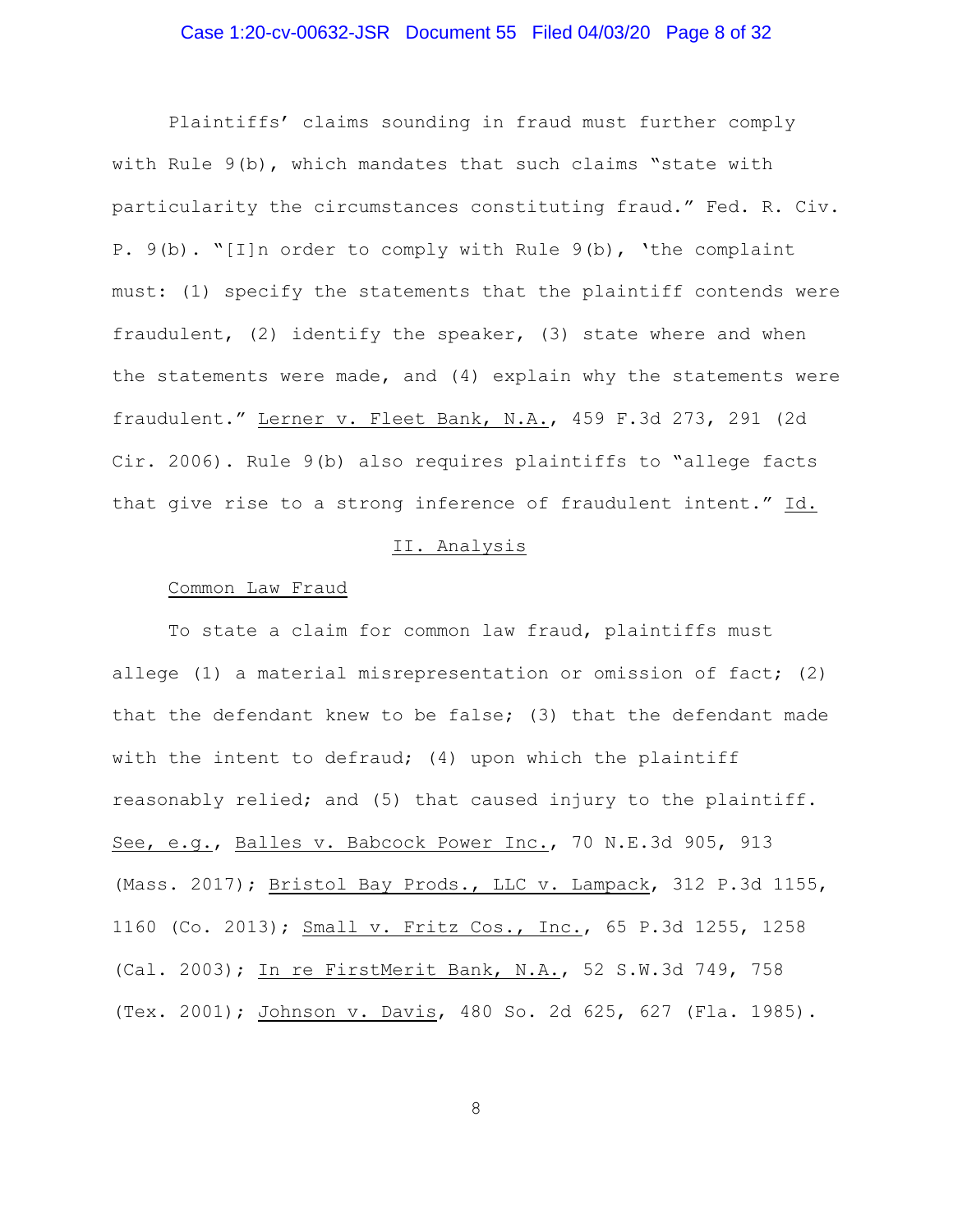## Case 1:20-cv-00632-JSR Document 55 Filed 04/03/20 Page 9 of 32

Plaintiffs here assert fraud claims based both on defendants' affirmative misrepresentations, as well as defendants' omissions.

## i. Affirmative Misrepresentations

The amended complaint primarily focuses on a series of statements by MLB Commissioner Robert Manfred, and by players and officials of the Astros and Red Sox, as well as by the two teams themselves, that plaintiffs claim constitute affirmative misrepresentations. These alleged misrepresentations may be grouped into two categories: misrepresentations about fantasy baseball and misrepresentations about major league baseball.

#### 1. Misrepresentations About Fantasy Baseball

Plaintiffs first allege that the defendants, through public statements by MLB Commissioner Manfred, repeatedly misrepresented that the defendants were committed to "making sure that appropriate safeguards were in place to insure that fantasy baseball wagering competitions were fair." AC ¶ 168. But these are the words of the complaint, not of Commisioner Manfred, and plaintiffs fail to allege actual statements by Manfred that plausibly support the existence of such a misrepresentation. On the contrary, the actual statements by Manfred paricularized in the complaint are directed to his commitment to preventing gambling from impacting the integrity of live action baseball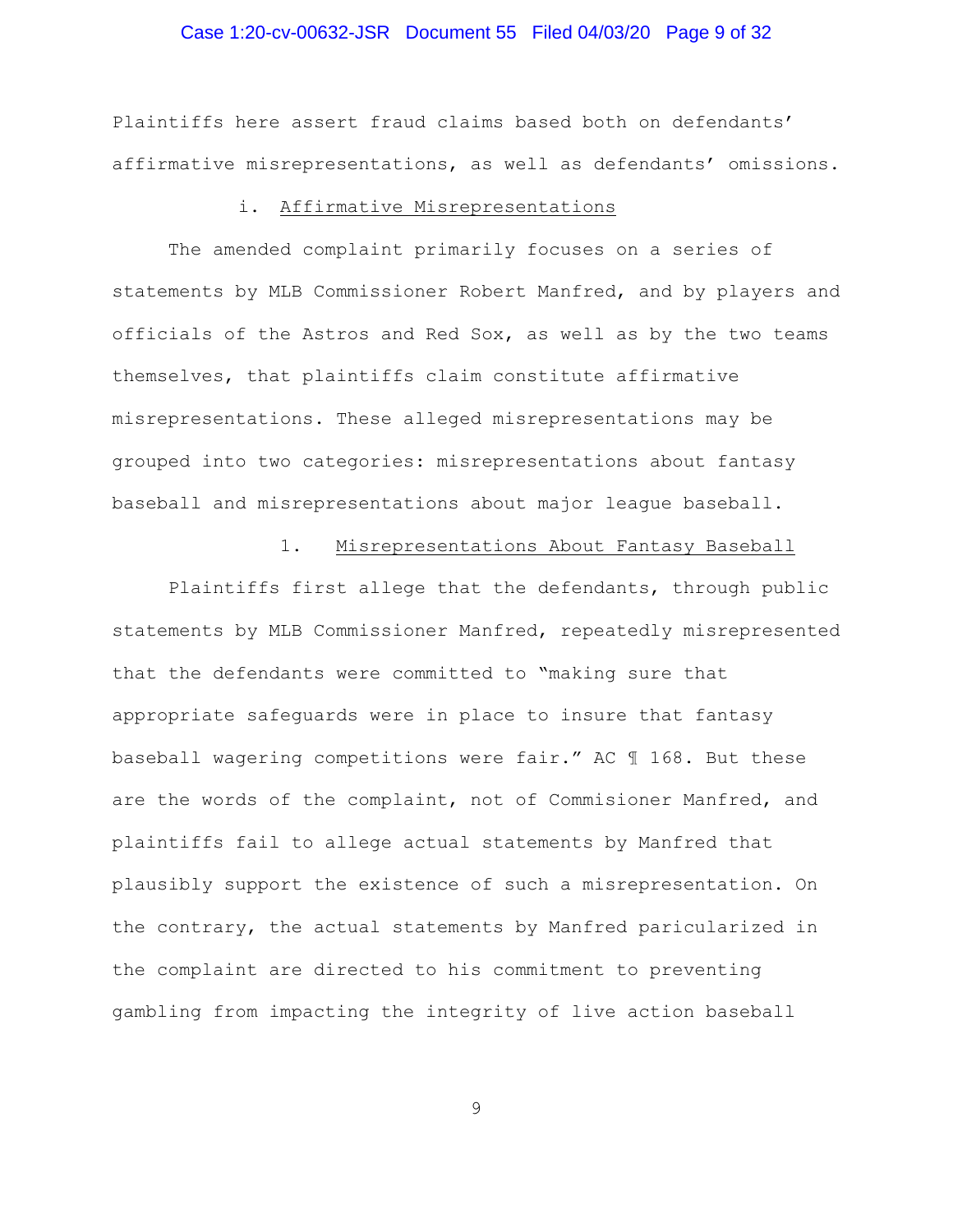## Case 1:20-cv-00632-JSR Document 55 Filed 04/03/20 Page 10 of 32

games, id. ¶¶ 1-3, 40-41, 51-53, 65-67, and his concerns about whether fantasy organizations were properly self-regulating, id. ¶¶ 8, 39. None of these statements plausibly indicates defendants' commitment to safeguarding fantasy baseball from MLB rules violations.

In a belated attempt to cure this deficiency, plaintiffs, in their briefing and at oral argument, now emphasize that defendants allegedly misrepresented that fantasy baseball is a "game of skill" and promoted it as such. See, e.g., Pls Mem. in Opp. to MLB and MLBAM Mot. to Dismiss ("Pls. MLB Opp."), ECF No. 42 at 1. As support for this claim, plaintiffs cite a single news article in which Manfred stated "I'm quite convinced [fantasy baseball] is a game of skill, as defined by the federal statute." Id. Even drawing all inferences in plaintiffs' favor, this statement cannot support their claim that the defendants repeatedly "promoted and induced participation in [fantasy] contests as games of skill." Id. at 2. Taken in context, the statement simply addresses Manfred's lay opinion that fantasy baseball contests qualify as "games of skill" under existing federal law relating to gambling. See Hardiman Decl., Exh. 4, ECF No. 29. Plaintiffs have thus failed to allege that the defendants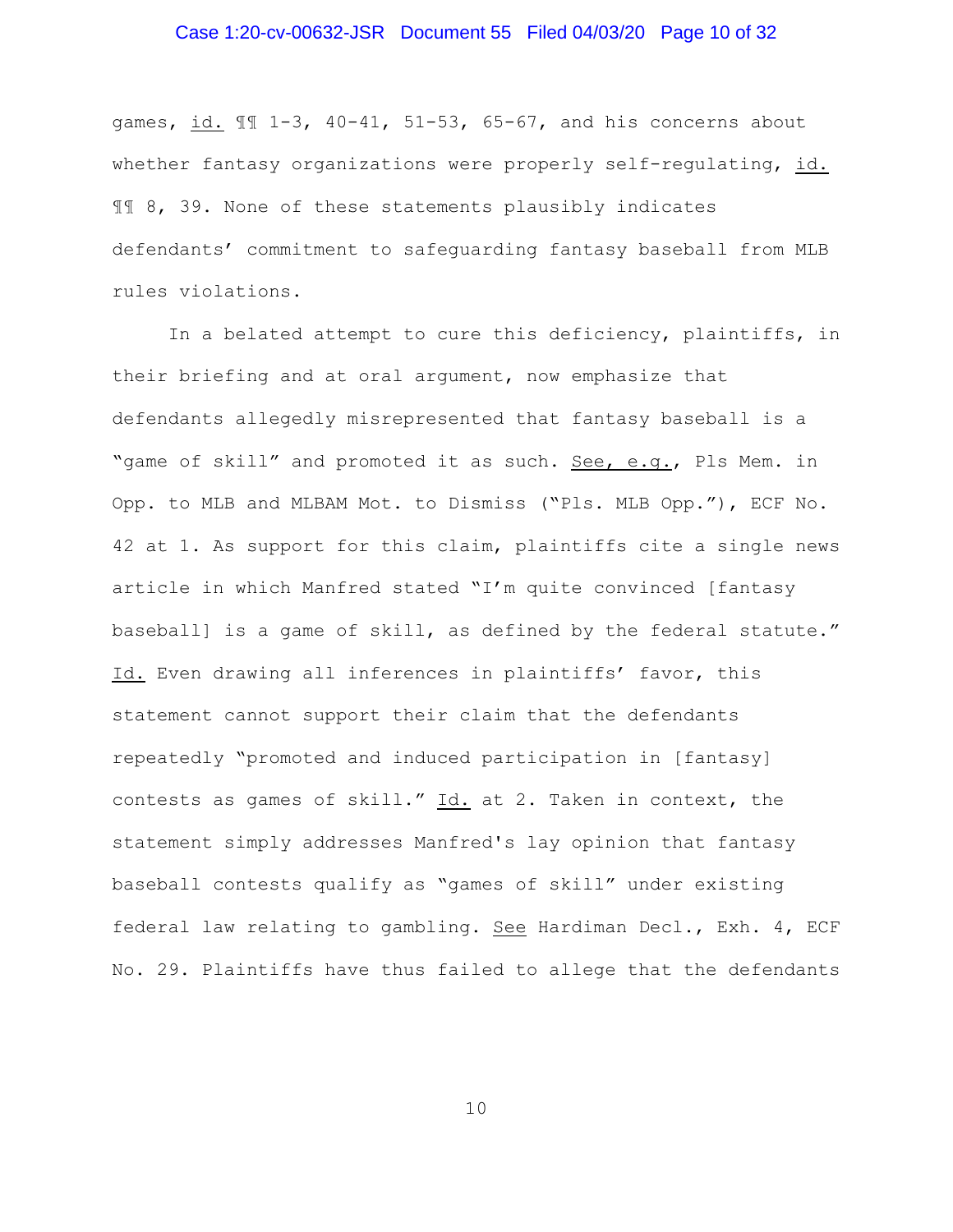## Case 1:20-cv-00632-JSR Document 55 Filed 04/03/20 Page 11 of 32

made any misrepresentations about fantasy baseball contests themselves.

# 2. Misrepresentations About Major League Baseball

As for plaintiffs' allegations that defendants made misrepresentations about major league baseball, plaintiffs primarily allege that Manfred, on behalf of all defendants, falsely represented in "repeated public statements . . . that maintaining the integrity and honesty of the game of baseball was MLB's most important priority." AC ¶ 168. However, although plaintiffs do quote statements by Manfred to this effect, id. ¶¶ 1-3, 40-41, 51-53, 65-67, they fail to plausibly allege that these statements were false.

As an initial matter, this assertion is contradicted by the complaint's own description of various investigations and public disclosures that the MLB did in fact undertake. See AC ¶¶ 38, 66, 87-92; Hirsch v. Arthur Andersen & Co., 72 F.3d 1085, 1095 (2d Cir. 1995) (declining to credit "attenuated allegations . . . contradicted . . . by more specific allegations in the Complaint"). More importantly, even accepting as true plaintiffs' contention that defendants inadequately investigated player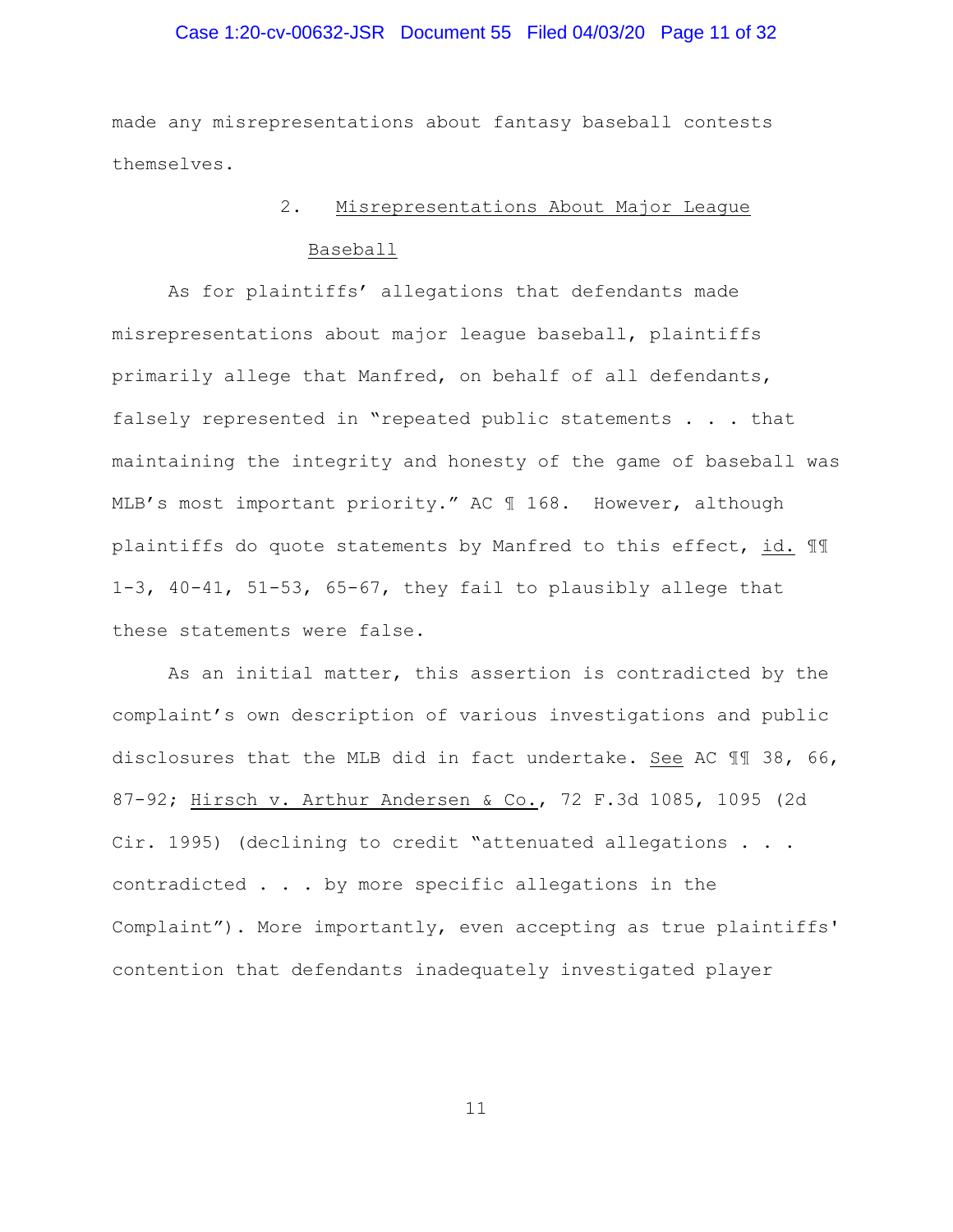## Case 1:20-cv-00632-JSR Document 55 Filed 04/03/20 Page 12 of 32

misconduct, such a fact is not inconsistent with a "commitment" to integrity.

Plaintiffs also argue that various statements by Astros and Red Sox players and officials constituted misrepresentations. The vast majority of these cannot be properly characterized as false. They are largely speculations about the source of various players' or teams' success in a game, speculations not verifiable for their truth or falsity. Id. ¶¶ 96; 111. While plaintiffs attempt to recast these statements as affirmative representations "that the team's players' performance success was the result of player talent or other legitimate baseball factors," id. at ¶¶ 180, 472, and not cheating, the statements do not support such an inference.

Nonetheless, the complaint does ultimately allege a few particularized statements made by each defendant that are plausibly false. First, the plaintiffs plausibly allege that Astros President of Baseball Operations and General Manager, Jeff Luhnow, and Astros Field Manager A.J. Hinch made false statements when they denied that the Astros were involved in any sign stealing, even though, according to the complaint, both managers knew of the sign stealng at the time they made these statements. Id. ¶¶ 65-67, 89, 96(i). As the subsequent MLB report confirming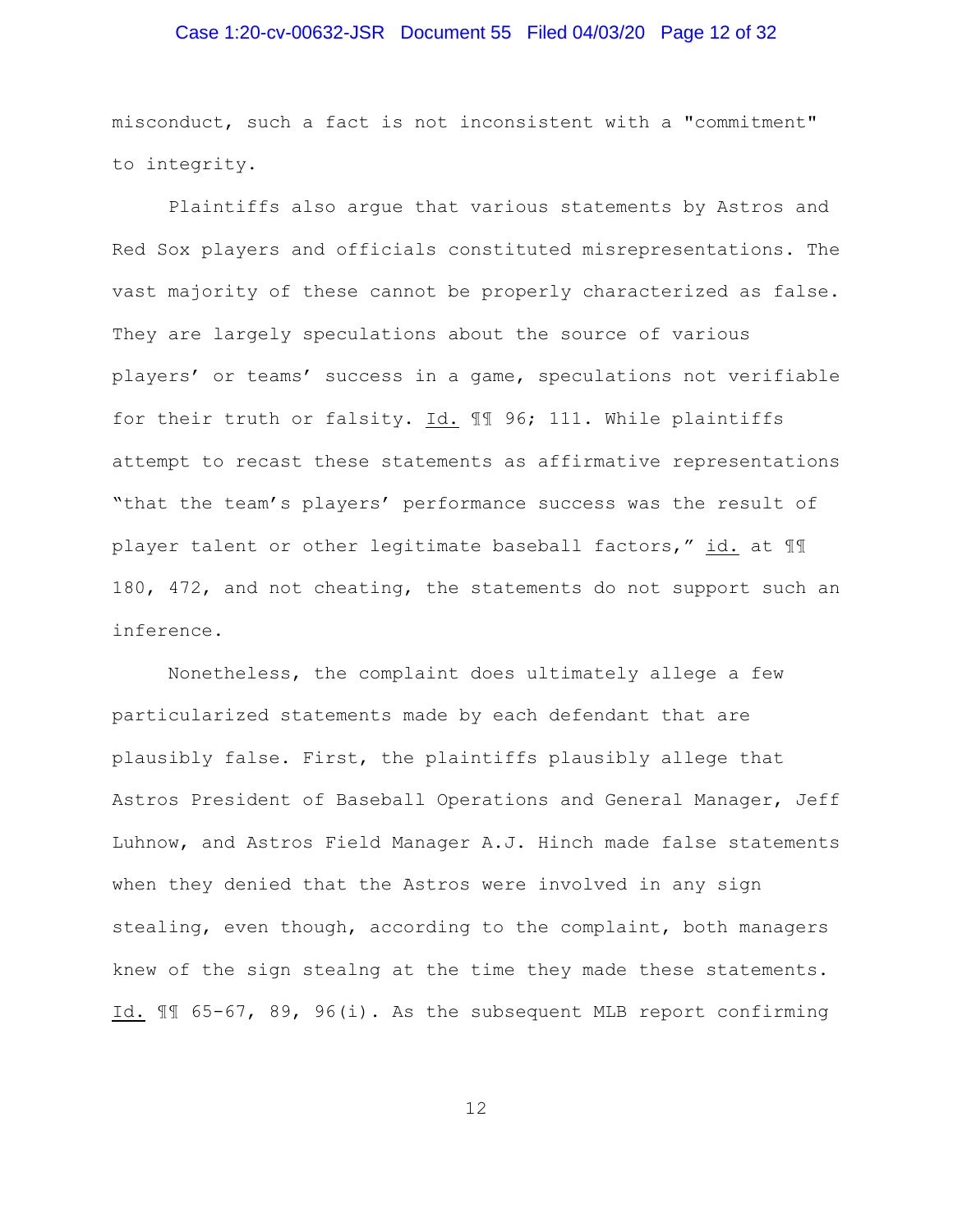## Case 1:20-cv-00632-JSR Document 55 Filed 04/03/20 Page 13 of 32

the Astros' involvement in sign-stealing effectively implies, these statements were plausibly false. Id. 191.

Second, plaintiffs point to one plausibly false statement by MLB Commissioner Manfred. After receiving reports that the Astros had sent an individual to take pictures of an opponent's dugout for purposes of sign stealing, Manfred claimed to have performed a "thorough investigation" that found that the "Astros employee was monitoring the field to ensure the opposing club was not violating any rules." Id. ¶ 66. The plaintiffs urge that this investigation could not have been thorough because the Astros were cleared of wrongdoing that it later became clear they were guilty of. While a bit of a stretch, nonetheless, assuming the truth of plaintiffs' allegations and drawing all inferences in their favor, Manfred's statement that there was a "thorough investigation" could plausibly have been false.

Finally, the plaintiffs plausibly alleged that the Red Sox and Astros made a false statement when they represented that they would adhere to MLB's rules and regulations when they agreed to the Major League Baseball Constitution. *Id.* ¶ 366, 465. All of MLB's member Clubs have entered into an operating agreement, the Major League Constitution, pursuant to which all teams agree to be bound by all rules and regulations relating to games. *Id.* ¶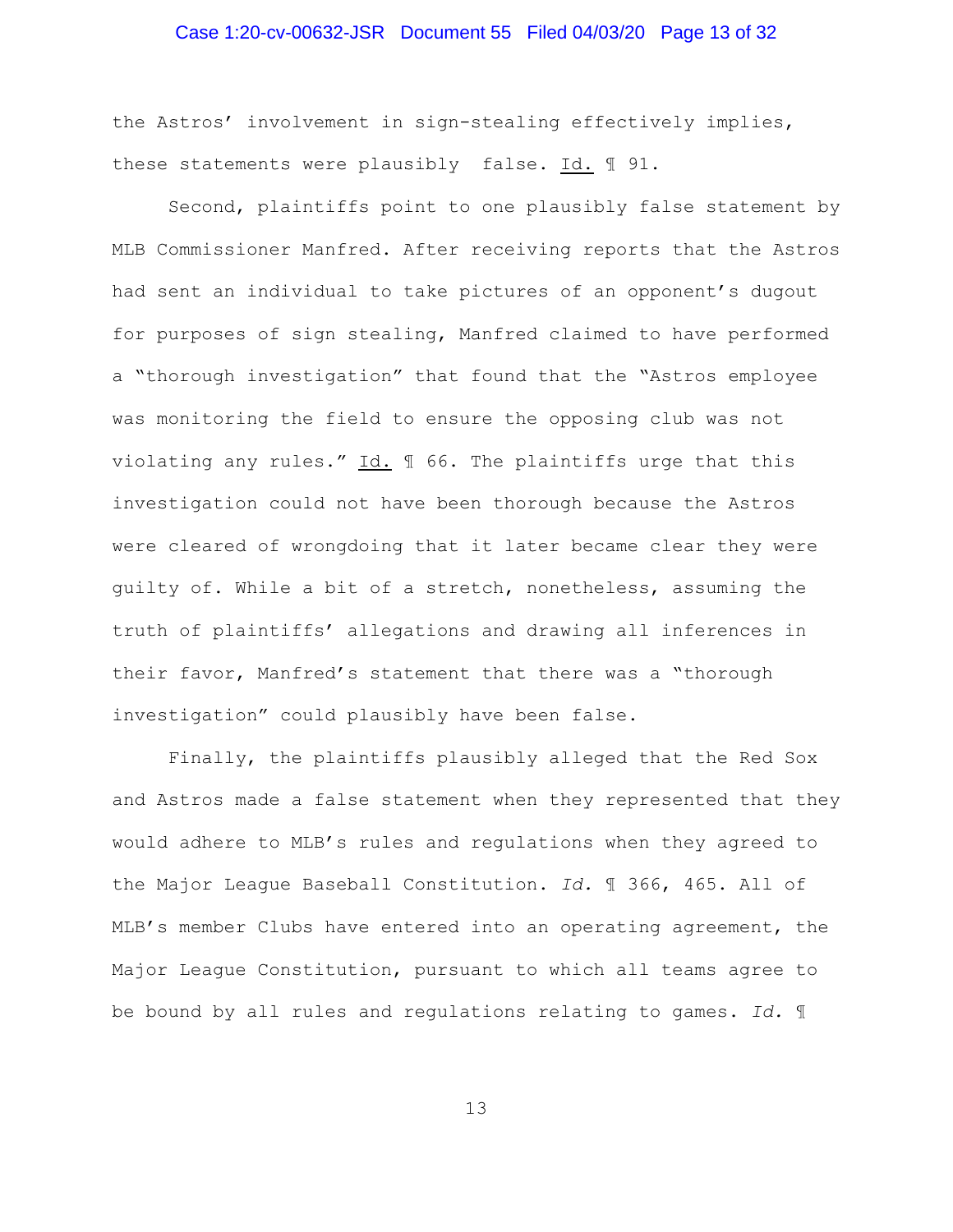## Case 1:20-cv-00632-JSR Document 55 Filed 04/03/20 Page 14 of 32

44. Again, it is rather a stretch, but the MLB's findings that the Red Sox and Astros did not adhere to these rules by using electronic sign stealing, see id. ¶¶ 88-92, 106, suggests that the representation of the Red Sox and Astros in signing the MLB Constitution were, even then, plausibly false.

## ii. Rule 9(b) and Reliance

While plaintiffs have therefore plead, if barely, at least one plausibly false statement by each of the defendants, these misrepresentations cannot support plaintiffs' fraud claims because plaintiffs fail to adequately allege plaintiffs' reasonable reliance on these particular statements. This is true for two reasons.

First, plaintiffs fail to allege reliance with the particularity required by Rule 9(b). Although "the Second Circuit has not yet determined whether Rule 9(b)'s heightened pleading requirement applies to allegations of reliance in connection with a common law fraud claim," Ramiro Aviles v. S & P Glob., Inc., 380 F. Supp. 3d 221, 291 (S.D.N.Y. 2019), this Court agrees with the view that a plaintiff "must allege with particularity that it actually relied upon the [defendant's] supposed misstatements," id. (quoting In re Bear Stearns Companies, Inc. Sec., Derivative, & ERISA Litig., 995 F. Supp. 2d 291, 312 (S.D.N.Y. 2014)). This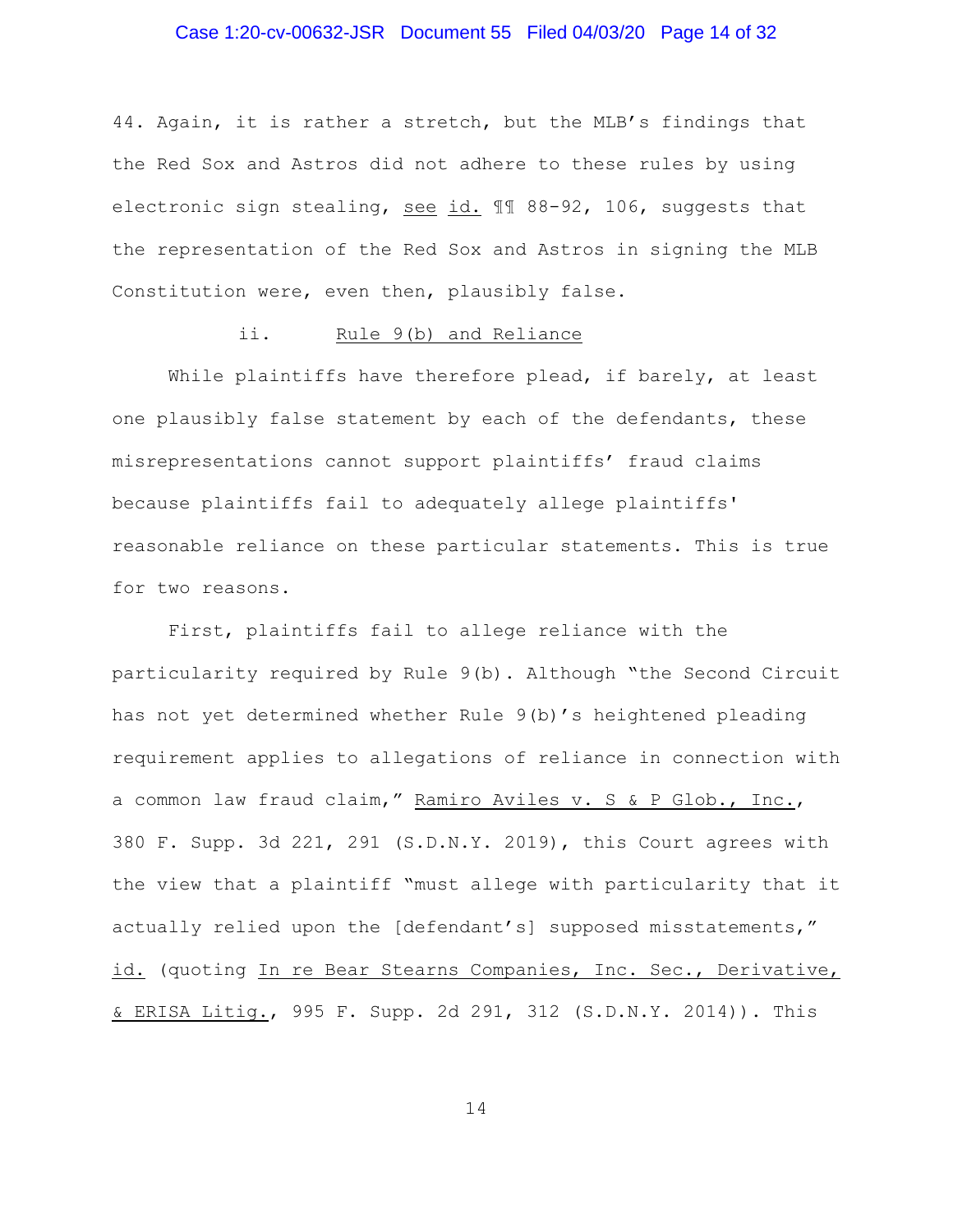#### Case 1:20-cv-00632-JSR Document 55 Filed 04/03/20 Page 15 of 32

is because Rule 9(b) states unequivocally that "a party must state with particularity the cicumstances constituting fraud," and reliance has been an essential element of what constitutes fraud from the earliest days of the common law. Moreover, the fact that Rule 9(b) goes on to exempt from this requirement the state of the fraudster's mind (because not easily known to the defendant at the time of pleading),<sup>2</sup> this only reinforces the conclusion that what is known to the plaintiff, his own reliance, must be alleged with particularity. But here, the complaint does not even allege that the plaintiffs "saw, read, or otherwise noticed" any of the few actionable misrepresentations noted above, and thus completely fails to meet this standard. In re Fyre Festival Litig., 399 F. Supp. 3d 203, 217 (S.D.N.Y. 2019) (finding that such a failure does not meet even the general pleading requirements of Rule 8(a)).

Even setting aside Rule 9(b)'s heightened pleading requirements, the complaint's generalized allegations of reliance are more fundamentally flawed. Plaintiffs' theory of reliance, as outlined in their complaint and opposition briefing, comes down

 $^{\text{2}}$  Moreover, even this exemption has been judicially interpreted to still require the plaintiff to plead enough particularized facts to raise a "strong inference of fraudulent intent" on the defendant's part. See, e.g., Campaniello Imports, Ltd. v. Saporiti Italia S.p.A., 117 F.3d 655, 663 (2d Cir. 1997) (citation omitted).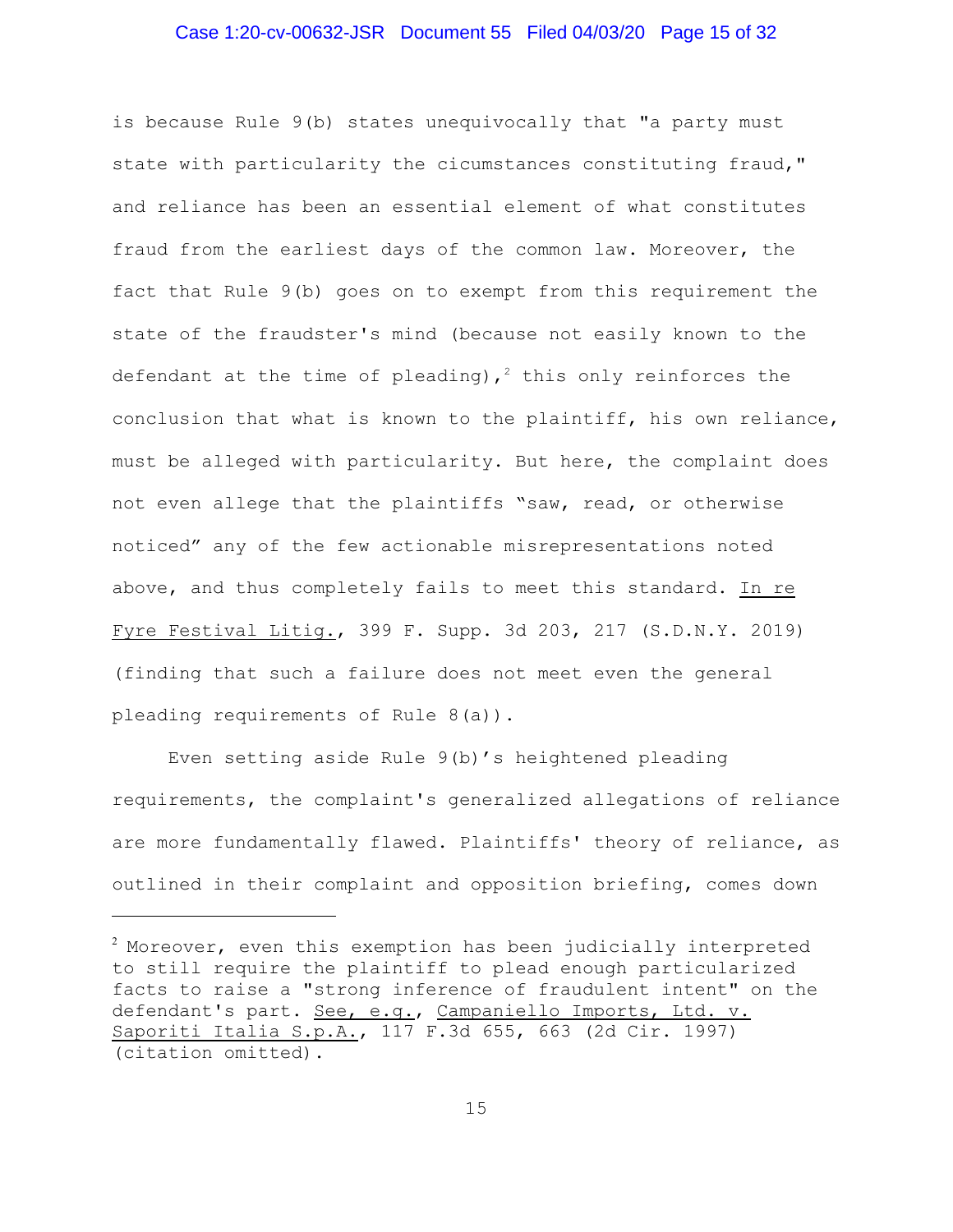## Case 1:20-cv-00632-JSR Document 55 Filed 04/03/20 Page 16 of 32

to the claim that they would not have entered DraftKings' MLB DFS contests but for defendants' supposed representations that fantasy baseball contests were games of skill, the integrity of which defendants would ensure by ensuring the integrity of major league baseball. See, e.g., AC 11 167-211; Pls. MLB Opp. at 4. But, as previously discussed, no such specific representations concerning fastasy baseball are actually set forth in the complaint. Absent such a misrepresentation, even plaintiffs' generalized theory of reliance must fall.

### iii. Misrepresentation by Omission

Although the complaint primarily focuses on the plaintiffs' affirmative misrepresentation theory, in their briefing plaintiffs emphasize an alternative theory of fraud: misrepresentation by omission. Under this theory, plaintiffs argue that the defendants deceived plaintiffs by failing to disclose the existence of the sign-stealing schemes, and thus "that the statistics on which the MLB DFS contests were based were illegitimate and unreliable." Pls. MLB Opp. at 11. In general, a plaintiff asserting a fraudulent misrepresentation claim based on an omission must demonstrate a relationship between the plaintiff and defendant that gives rise to a duty to disclose. See, e.g., Adams v. Nissan N. Am., Inc., 395 F. Supp.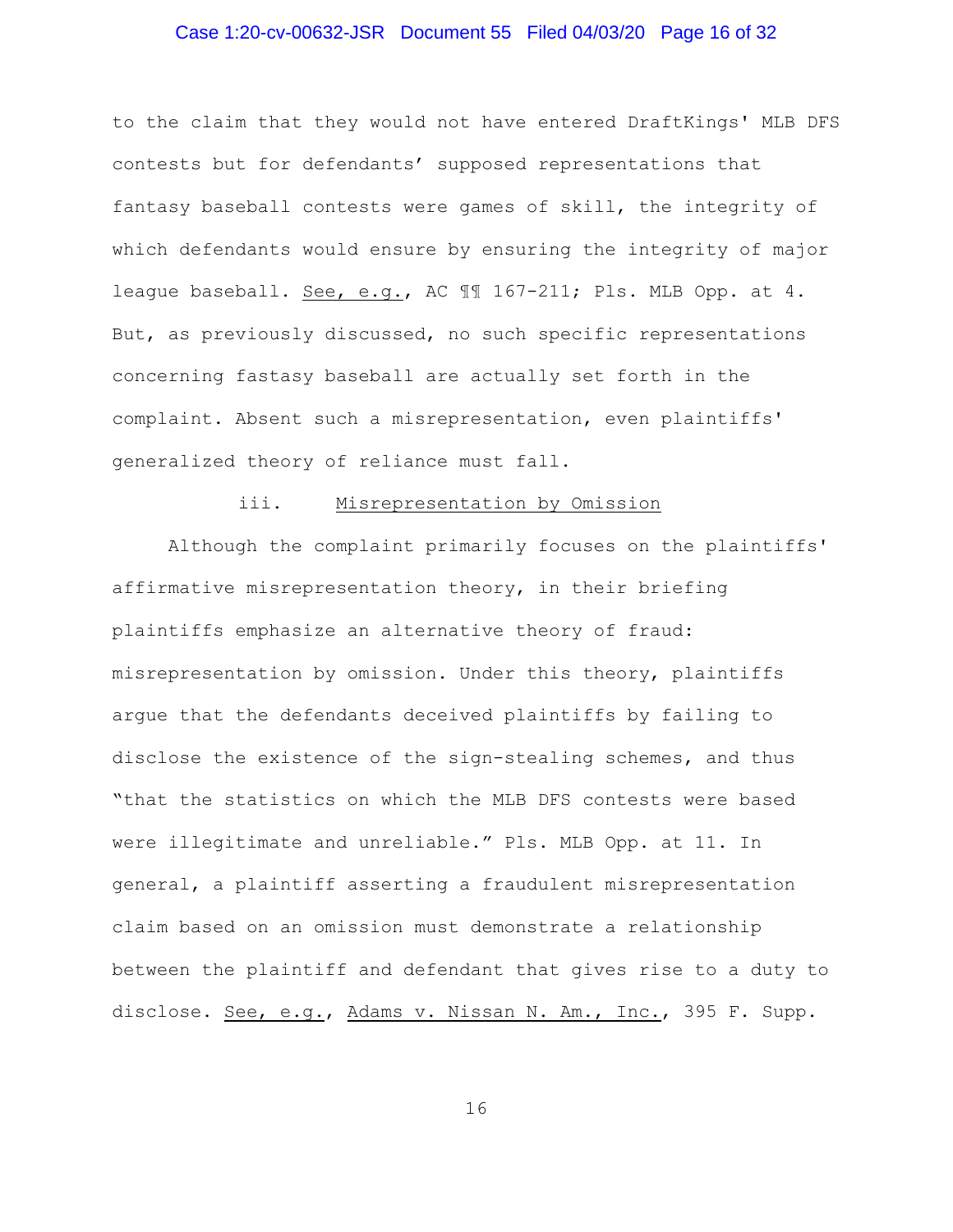#### Case 1:20-cv-00632-JSR Document 55 Filed 04/03/20 Page 17 of 32

3d 838, 849 (S.D. Tex. 2018); Davis v. Dawson, Inc., 15 F. Supp. 2d 64, 137 (D. Mass. 1998); Hoffman v. 162 N. Wolfe LLC, 175 Cal. Rptr. 3d 820, 826 (Ct. App. 2014). Plaintiffs fail to identify any such duty owed them by any defendant, and thus their fraud by omission theory also fails.

Trying to manufacture such a theory, plaintiffs rely on Section 551 of the Second Restatement of Torts -- which some of the states here relevant have judicially adopted -- to argue that the defendants had a duty to earlier disclose the existence of the cheating scandal, because its existence or non-existence was "basic" to their decision to enter MLB DFS contests and because disclosure was necessary to prevent the defendants' prior partial or ambiguous statements of fact from being misleading. Pls. MLB Opp. at 11-13. Section 551, in relevant part, reads as follows:

> One who fails to disclose to another a fact that he knows may justifiably induce the other to act or refrain from acting in a business transaction is subject to the same liability to the other as though he had represented the nonexistence of the matter that he has failed to disclose, if, but only if, he is under a duty to the other to exercise reasonable care to disclose the matter in question.

Section 551 is inapplicable here for several reasons, the most obvious of which is that, on its face, it applies only between "[o]ne party to a business transaction" and "the other."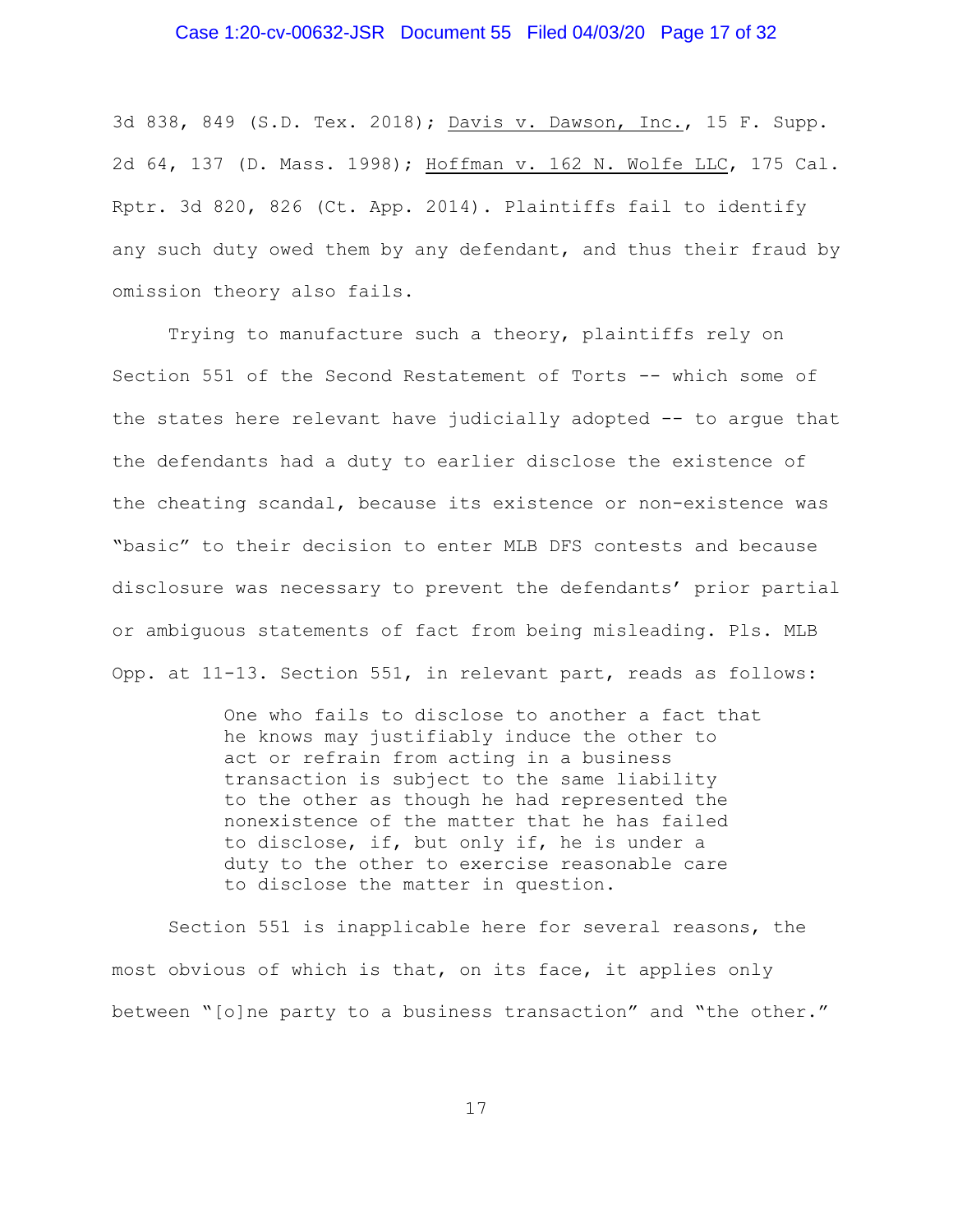## Case 1:20-cv-00632-JSR Document 55 Filed 04/03/20 Page 18 of 32

The plain language of Section 551 thus appears to contemplate imposing a duty to disclose only in the context of a business transaction. See In re Rumsey Land Co., LLC, 944 F.3d 1259, 1273 (10th Cir. 2019) ("The disclosure duties described in §  $551(2)(a) - (e)$  apply only to 'part[ies] to a business transaction.'"). Because plaintiffs have not alleged the existence of any transaction -- or any other comparable business relationship -- between themselves and the defendants, the Restatement does not support imposing a duty to disclose here.

Plaintiffs attempt to overcome this shortcoming, first, by arguing that DraftKings (the only entitiy with whch plaintiffs had any kind of transaction) had already joined with MLB in a joint venture that created some kind of legal identity between them. Pls. MLB Opp. 8-10. This joint venture theory, in addition to being essentially absent from the complaint, lacks merit. As the plaintiffs themselves acknowledge, the essential elements of a joint venture include "an agreement manifesting the intent of the parties to be associated as joint venturers" and "a provision for the sharing of profits and losses." Id. (quoting Alper Restaurant, Inc. v. Catamount Devel. Corp., 29 N.Y.S.3d 604, 606 (App. Div. 2016)). The complaint fails to allege the existence of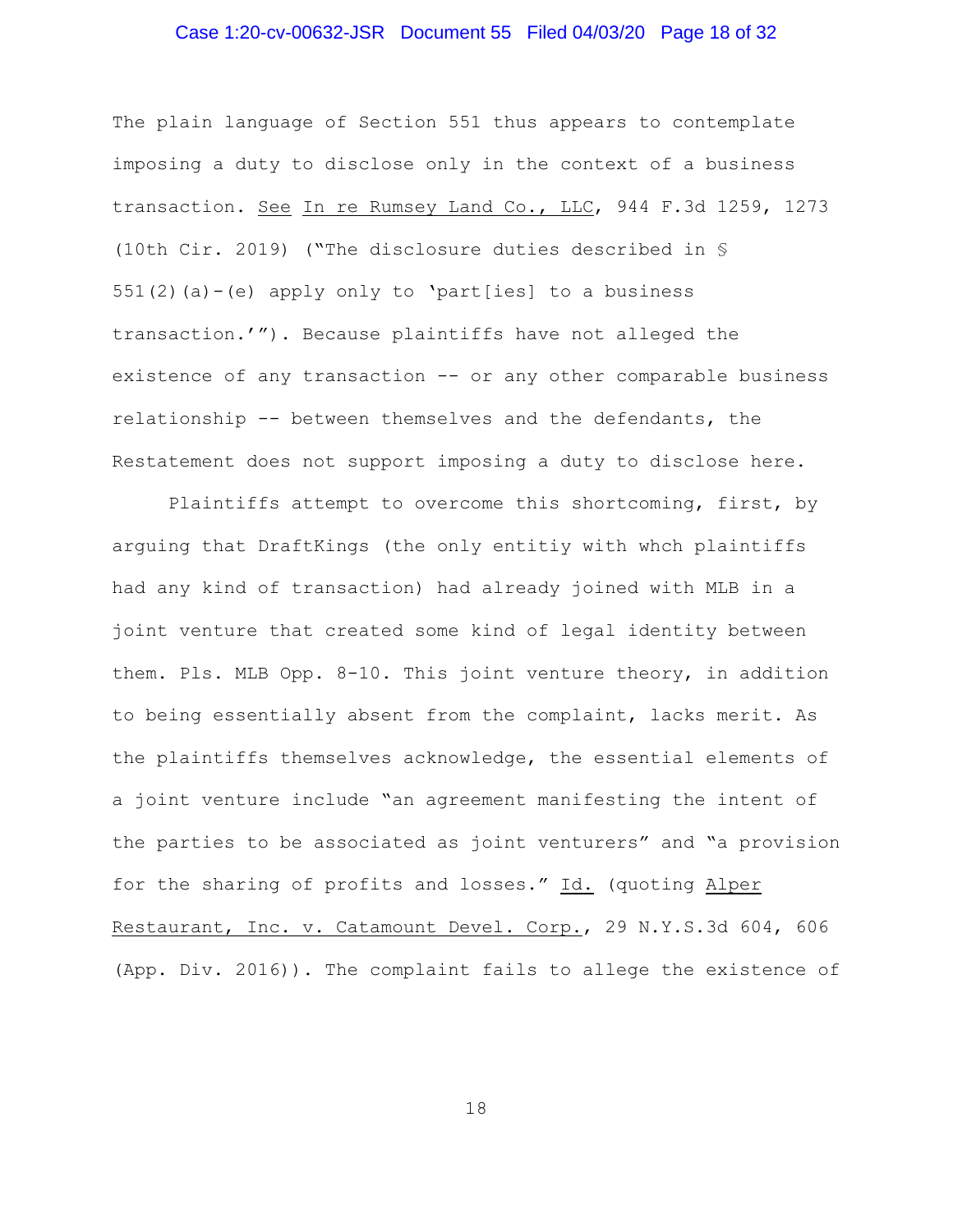## Case 1:20-cv-00632-JSR Document 55 Filed 04/03/20 Page 19 of 32

either essential element here, and so their joint venture theory fails.

Plaintiffs alternatively argue that the Restatement does not actually require a transaction between the parties at all to impose a duty to disclose. Although plaintiffs cite a few state cases that have imposed a duty to disclose on a defendant indirectly involved in a transaction, these cases all involved defendants with a much closer relationship to the transaction than that alleged here. In Nota Constr. Corp. v. Keyes Assocs., Inc., 694 N.E.2d 401, 405 (Mass. App. Ct. 1998), for example, a court found that an architect had a duty to disclose information about a property to a subcontractor he was not in privity with because the architect "knew or should have known" that the subcontractor would rely on his plans. Id. at 405. In Gutter v. Wunker, 631 So. 2d 1117, 1118 (Fla. Dist. Ct. App. 1994), a Florida court found that attorneys who were paid to recruit investors for a business had a duty to disclose material facts about this business to the investors. In both of these cases, the defendants made misrepresentations specifically designed for the plaintiffs' use in deciding whether to enter a third-party transaction. These cases do not support imposing a duty to disclose here, where defendants made representations to the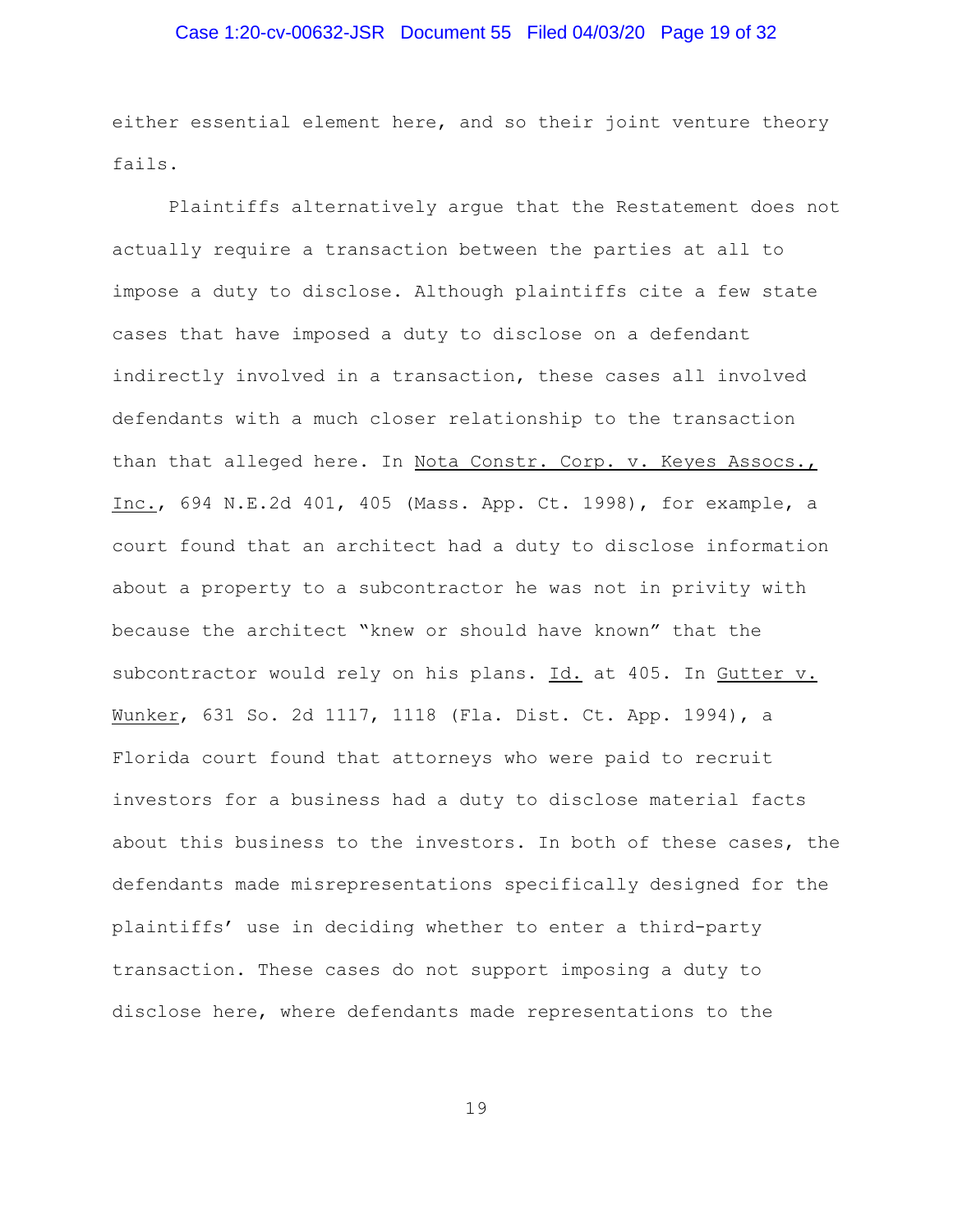## Case 1:20-cv-00632-JSR Document 55 Filed 04/03/20 Page 20 of 32

public at large unrelated to the fantasy baseball transaction plaintiffs entered.<sup>3</sup>

Nor have plaintiffs identified any other reason to impose a duty to disclose on defendants. Plaintiffs argue that by advertising DraftKings competitions, the defendants assumed a duty of care to MLB DFS contestants that included a duty to "disclose to MLB DFS contestants any knowledge that such competitions were unfair." Pls. Mem. in Opposition to Defendant Boston Red Sox Baseball Club, L.P.'s Motion to Dismiss at 12, ECF No. 45. However, the cases plaintiffs point to for the proposition that advertising creates a duty of care are inapplicable in this context. Each of these cases involved a defendant advertising its own product<sup>4</sup> (in which case the defendants had preexisting duties independent of advertising), or

<sup>3</sup> Plaintiffs' citation to Wells v. John Hancock Mut. Life Ins. Co., 85 Cal. App. 3d 66 (Ct. App. 1978) is even less persuasive. In that case, a California court found that a life insurance company had a duty to notify insured's creditor accepting the policy as security for a debt that the policy lapsed. It did so partially on the ground that the defendant "not entirely a disinterested third party" because insurers serve a "quasipublic" function. Id. at 71. Defendants serve no such quasipublic function here.

 $4$  Stanley Indus. Inc. v. W.M. Barr & Co., 784 F. Supp. 1570, 1573-76 (S.D. Fla. 1992) (products liability case holding that manufacturer and retailer had duty to include warnings on product in Spanish instead of just English when the product was marketed in Hispanic media).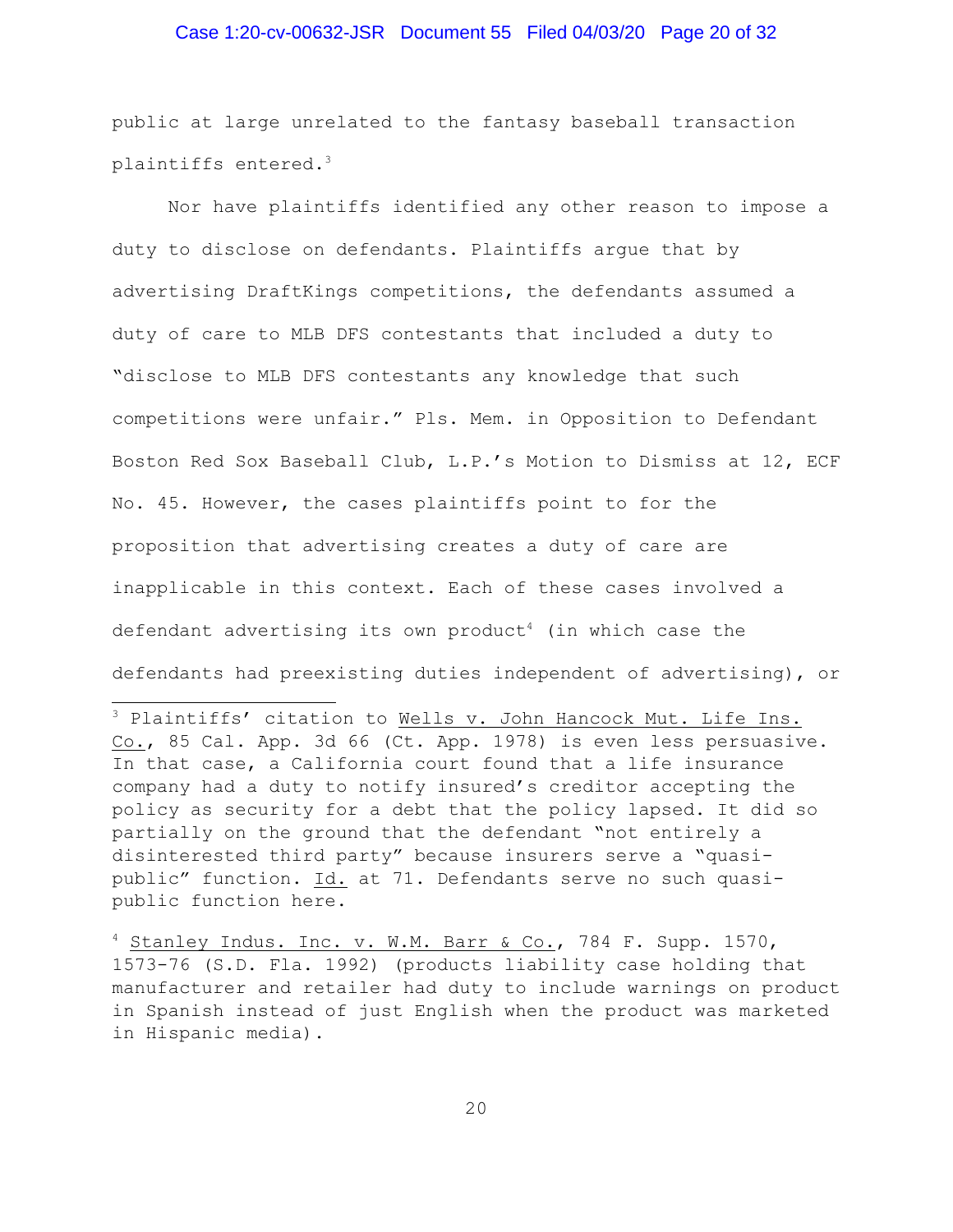#### Case 1:20-cv-00632-JSR Document 55 Filed 04/03/20 Page 21 of 32

a defendant that otherwise made an express factual representation that gave rise to a duty.<sup>5</sup> In this case the defendants were not advertising their own product, but instead DraftKings' product (if even that). Moreover, plaintiffs fail to identify any specific advertisement or factual representation that could otherwise give rise to a duty.

Plaintiffs, in sum, have offered no basis for imposing a duty to disclose on any of the defendants. As such, they have failed to plead any actionable omission by the defendants that could give rise to a fraudulent misrepresentation claim. Because plaintiffs' affirmative misrepresentation claims also fail (for the reasons stated above), plaintiffs' common law fraud claims against all defendants must be dismissed.

#### Negligence

<sup>5</sup> Disler v. Royal Caribbean Cruise Ltd., No. 17-23874-CIV, 2018 WL 1916614, at \*4 (S.D. Fla. Apr. 23, 2018) ("Having advertised its onboard medical services, it must at the very least defend its refusal to provide them in this case."); Allstate Ins. Co. v. Soulant Brothers, LLC, 897 So.2d 693, 696-97 (La. Ct. App. 2004) (holding that a security company advertising it would provide surveillance cameras created a voluntarily assumed duty to provide cameras); Cottam v. CVS Pharmacy, 764 N.E.2d 814, 821-23 (Mass. 2002) (pharmacy assumed duty to warn customers of side effects when it advertised a promise to do so and voluntarily included a partial list); Somerset Sav. Bank v. Chicago Title Ins. Co., 649 N.E.2d 1123, 1129 (Mass. 1995) (title insurance company advertising knowledge of local laws and practices could create a duty to notify customers of the applicability of a local law).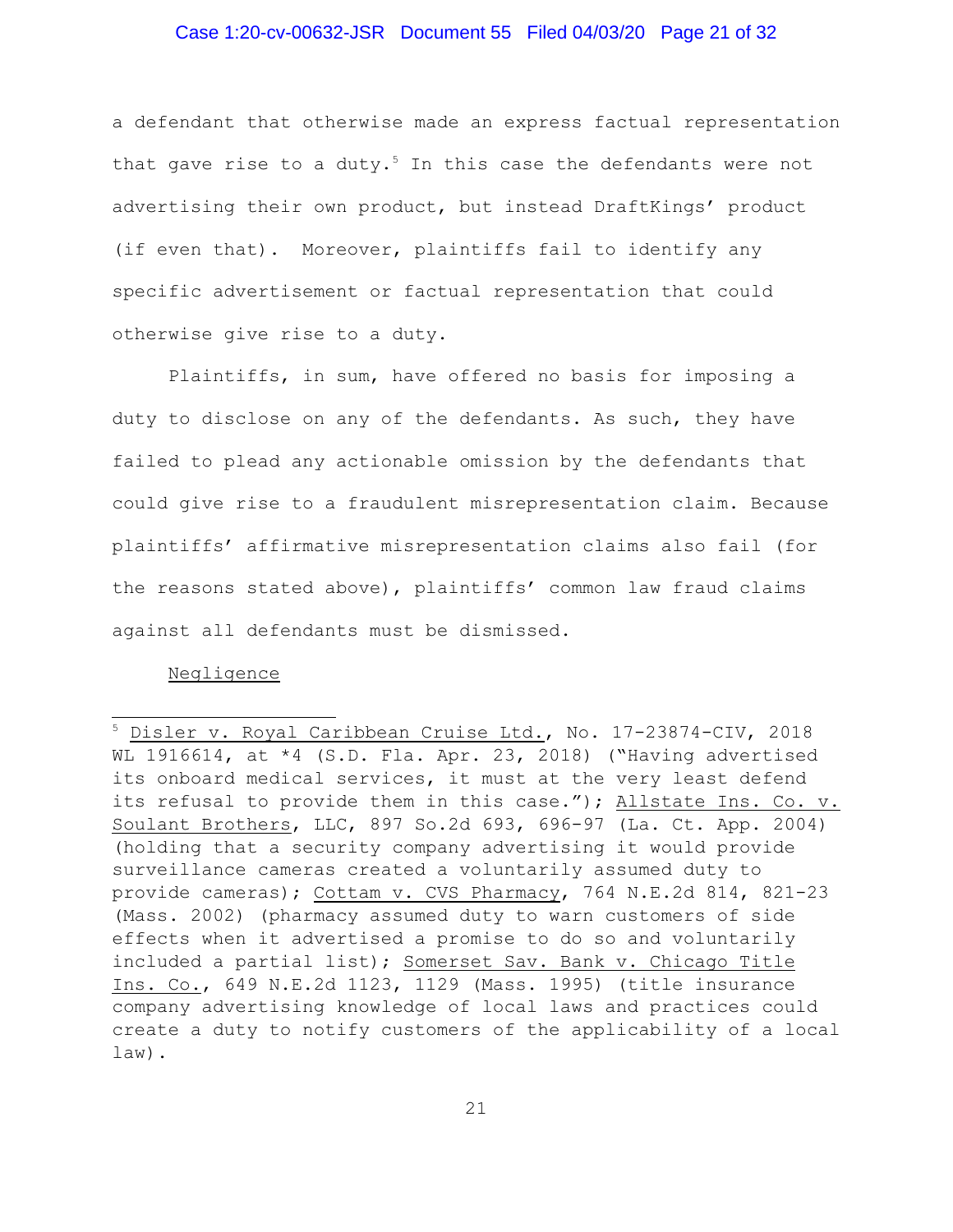## Case 1:20-cv-00632-JSR Document 55 Filed 04/03/20 Page 22 of 32

Plaintiffs' negligence claims fail for essentially the same reasons that their fraud claims fail. To state a claim for negligence, a plaintiff must allege: (1) a duty, (2) a breach of such a duty, (3) causation, and (4) damages. See, e.g., Coppola v. Smith, 935 F. Supp. 2d 993, 1013 (E.D. Cal. 2013); Coons v. A.F. Chapman Corp., 460 F. Supp. 2d 209, 218 (D. Mass. 2006); Janis v. Pratt & Whitney Can., Inc., 370 F. Supp. 2d 1226, 1229 (M.D. Fla. 2005); Williams v. Parker, 472 S.W.3d 467, 470 (Tex. App. 2015). As with their fraudulent misrepresentation claims, plaintiffs' negligent misrepresentation claims fail because plaintiffs have failed to allege the existence of any duty to disclose owed them by defendants or reliance on defendants' affirmative representations. Plaintiffs' remaining negligence claims fail because plaintiffs have not demonstrated that defendants owed them a duty to take more action to prevent player misconduct related to the sign-stealing scheme.

Plaintiffs' primary theory of negligence appears to be a theory of negligent misrepresentation that closely resembles their fraudulent misrepresentation claims. In brief, plaintiffs argue that defendants owed them a duty to disclose the existence of the sign-stealing scheme based on their previous statements and advertising practices. See, e.g., AC ¶¶ 345-52. As previously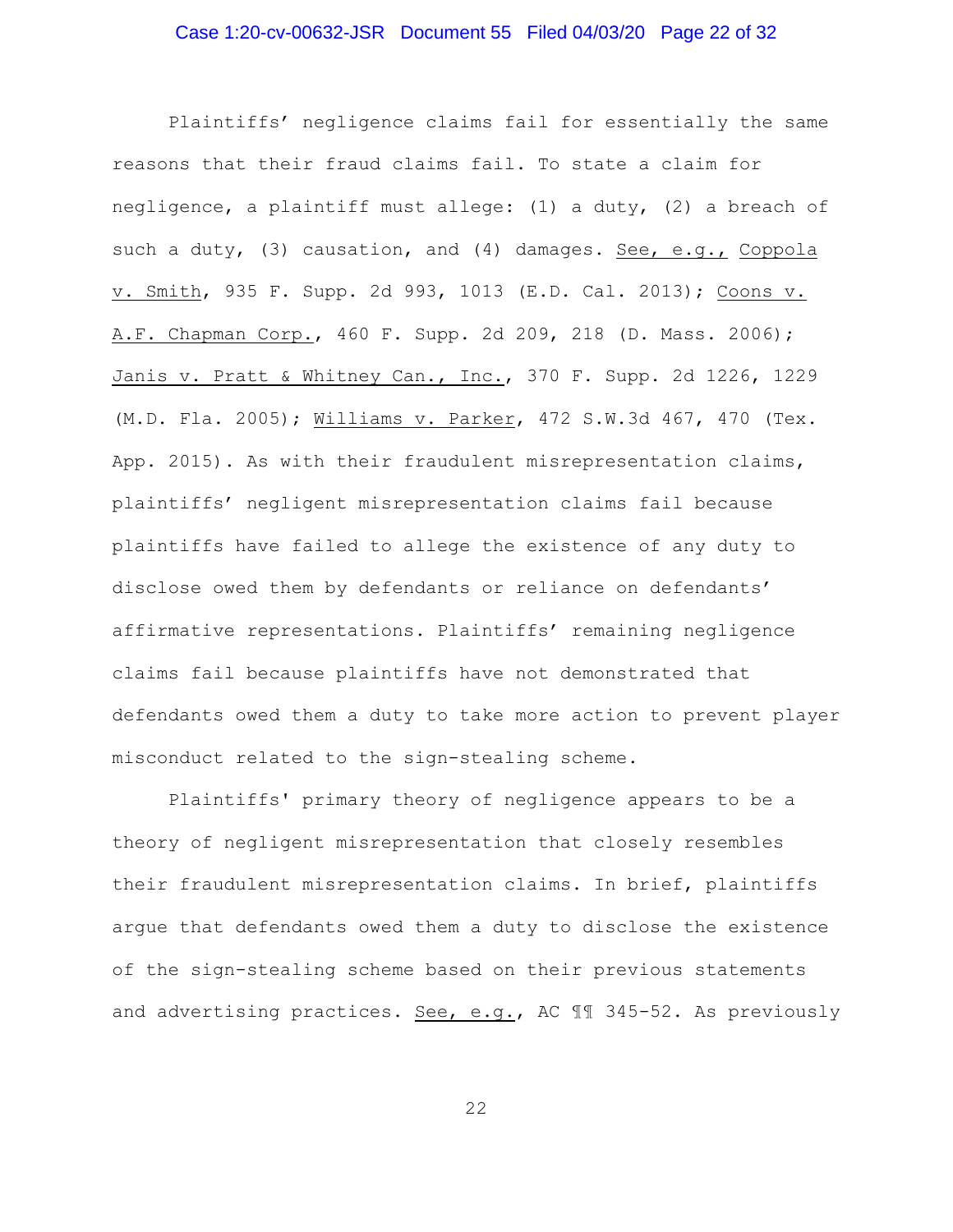## Case 1:20-cv-00632-JSR Document 55 Filed 04/03/20 Page 23 of 32

noted, however, plaintiffs have failed to allege that the defendants owed them any duty to disclose that could support such a negligent omission theory. Insofar as plaintiffs' negligence claims are based on defendants' affirmative misrepresentations pursuant to Section 552 of the Second Restatement of Torts, their claims also fail. Although Section 552 allows for a negligent misrepresentation claim where a defendant "supplies false information for the guidance of others in their business transactions," this claim, like plaintiffs' fraud claims, requires plaintiffs to have "justifiabl[y] reli[ed]" on such false information. Restatement (Second) of Torts § 552. As indicated above, plaintiffs have demonstrated no such reliance on defendants' alleged misrepresentations here.

In addition to their negligent misrepresentation claims, plaintiffs assert that defendants negligently failed to take more action to prevent player misconduct related to the sign-stealing scheme. AC  $\text{\textsterling}$  350. Plaintiffs again, however, fail to explain how defendants owed plaintiffs any such duty of care absent any transaction or other relationship between them. As defendants note, three federal circuits have declined to hold that sports organizations owe similar duties even to their direct customers, ticketholders. See, e.g., In re Pacquiao-Mayweather Boxing Match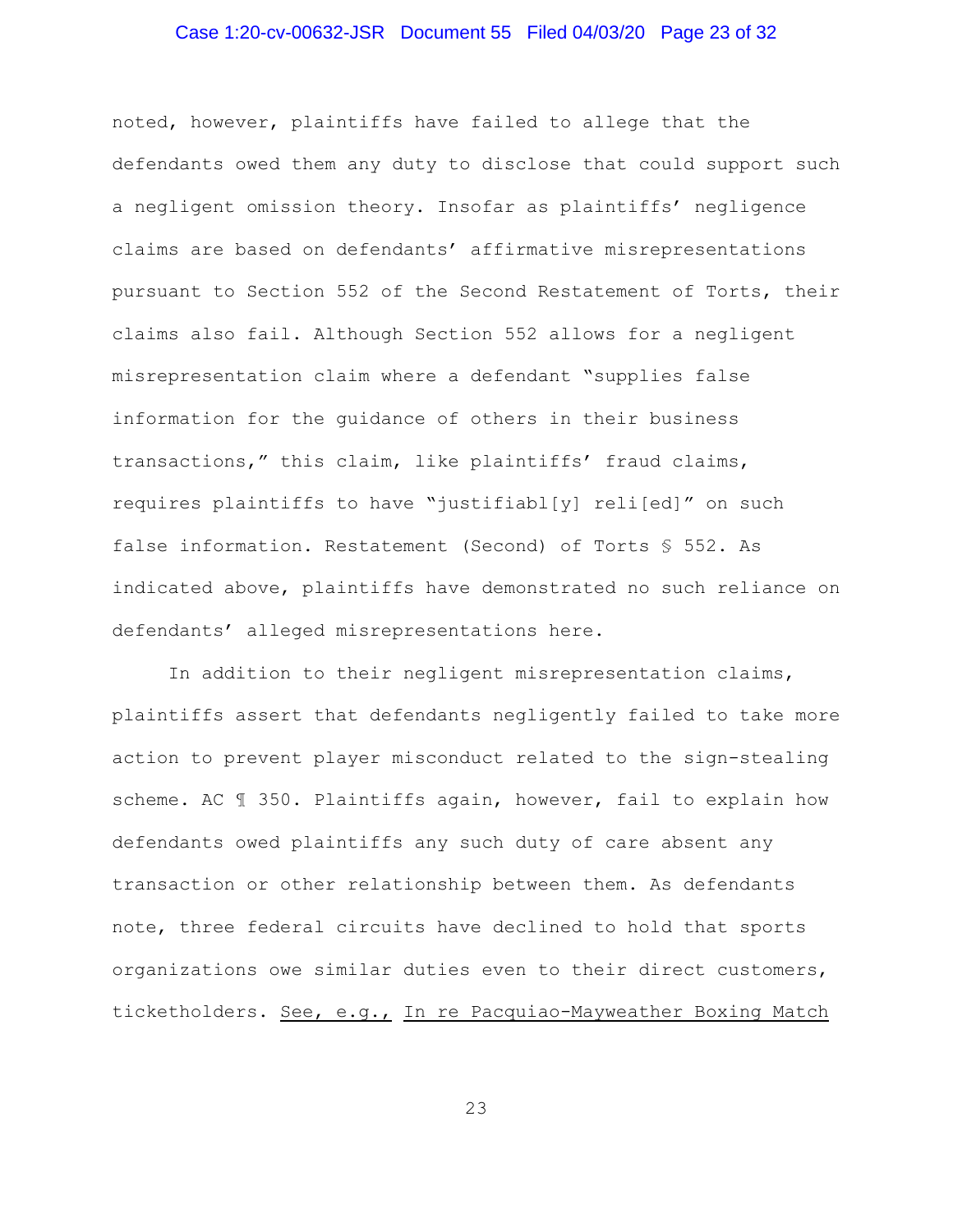## Case 1:20-cv-00632-JSR Document 55 Filed 04/03/20 Page 24 of 32

Pay-Per-View Litig., 942 F.3d 1160, 1171-72 (9th Cir. 2019); Mayer v. Belichick, 605 F.3d 223, 230 (3d Cir. 2010); Bowers v. Federation Internationale de l'Autombile, 489 F.3d 316, 321 (7th Cir. 2007). While the Second Circuit has not ruled on this issue, these cases demonstrate at a minimum that finding a duty based on the much more attenuated relationship between fantasy baseball players and the defendants in this case is not supportable. Accordingly, plaintiffs' negligence claims against all defendants must be dismissed.

#### Consumer Protection Laws

Plaintiffs next allege that defendants' statements and actions violated the consumer protection laws of the states in which they reside, and "the substantially similar laws" of every other state. AC ¶ 147. Plaintiffs, however, fail to state a claim under their home-state consumer protection statutes: the Massachusetts Consumer Protection Law, M.G.L. c. 93A et seq. ("MCPL"); the Texas Deceptive Trade Practices Act, Tex. Bus. & Com. Code § 17.41 et seq. ("TDTPA"); the California Unfair Competition Law, Cal Bus. & Prof. Code § 17200 et seq. ("UCL"); the California Consumer Legal Remedies Act, Cal Civil. Code § 1750 et seq. ("CLRA"); the Florida Deceptive and Unfair Trade Practices Act, Fla. Stat. § 501.201 et seq. ("FDUTPA"), and the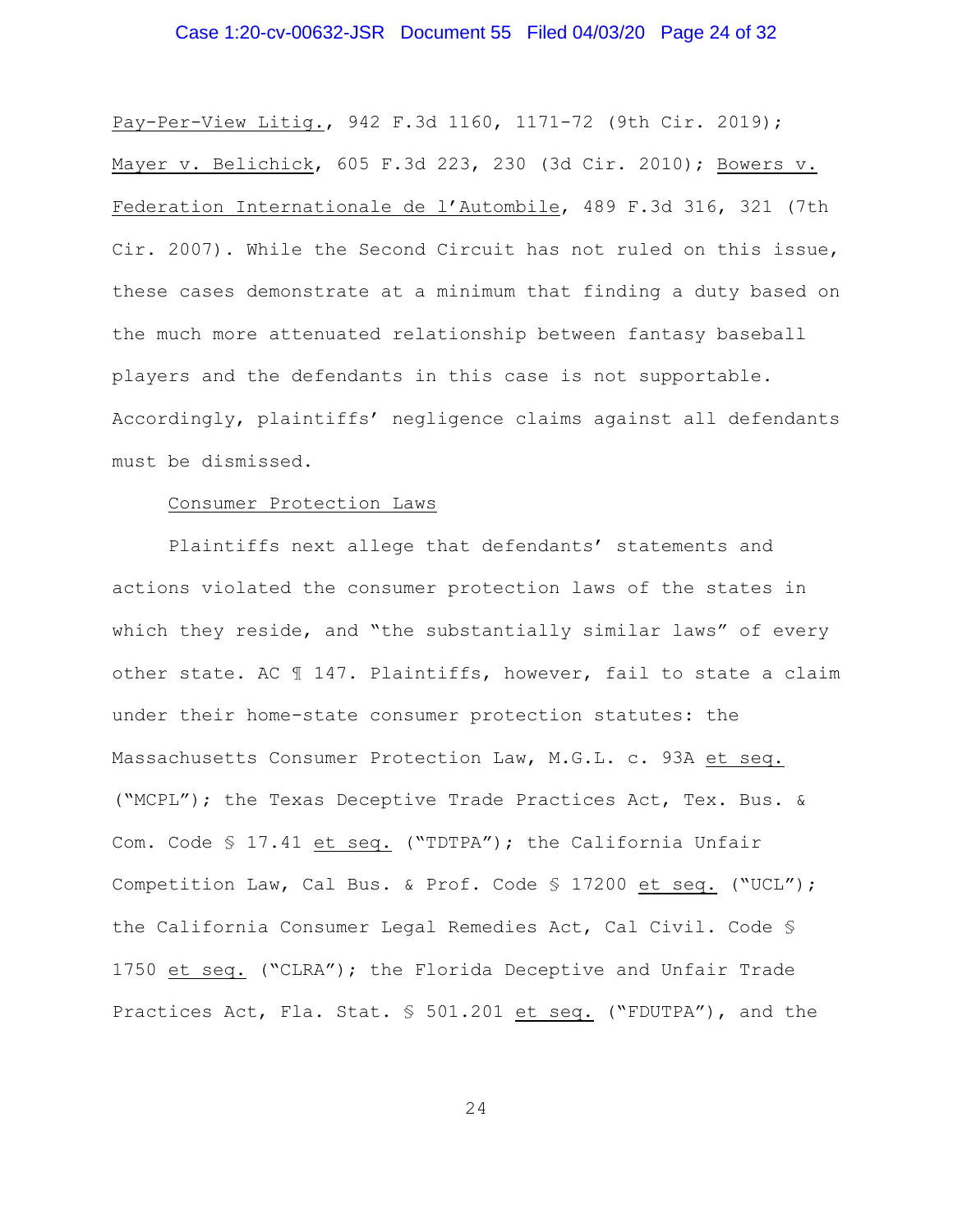#### Case 1:20-cv-00632-JSR Document 55 Filed 04/03/20 Page 25 of 32

Colorado Consumer Protection Act, Colo. Rev. Stats. § 6-1-101 et seq. ("CCPA"). Plaintiffs fail to do so both because they fail to satisfy the heightened pleading requirements of Rule 9(b) and because they fail to identify a sufficient nexus between the transaction that allegedly harmed them and the defendants to support a consumer protection claim.

As an initial matter, plaintiffs' consumer protection claims, like their fraud claims, are not pled with enough specificity to avoid dismissal here. Plaintiffs' consumer protection claims, which are based on the same alleged misrepresentations underlying their fraud claims, may only succeed upon a showing that the defendants' deceptive acts caused the plaintiffs harm.<sup>6</sup> Furthermore, because plaintiffs' consumer protection claims sound in fraud, they are subject to the heightened pleading requirements of Rule  $9(b)$ .<sup>7</sup> As previously

 $6$  Walsh v. TelTech Sys., Inc., 821 F.3d 155, 160 (1st Cir. 2016) (causation required to succeed under the MCPL); Carriuolo v. Gen. Motors Co., 823 F.3d 977, 983 (11th Cir. 2016) (causation required under the FDUTPA); In re Frazin, 732 F.3d 313, 323 (5th Cir. 2013) (causation required under the TDTPA); Dean Witter Reynolds Inc. v. Variable Annuity Life Ins. Co., 373 F.3d 1100, 1112 (10th Cir. 2004) (causation required under the CCPA); Rojas-Lozano v. Google, Inc., 159 F. Supp. 3d 1101, 1112 (N.D. Cal. 2016) (reliance required under the CLRA); Durell v. Sharp Healthcare, 183 Cal. App. 4th 1350, 1362 (2010) (a claim based on a misrepresentation under the UCL requires actual reliance).

<sup>7</sup> Davidson v. Kimberly-Clark Corp., 889 F.3d 956, 964 (9th Cir. 2018) (UCL and CLRA claims sounding in fraud are subject to Rule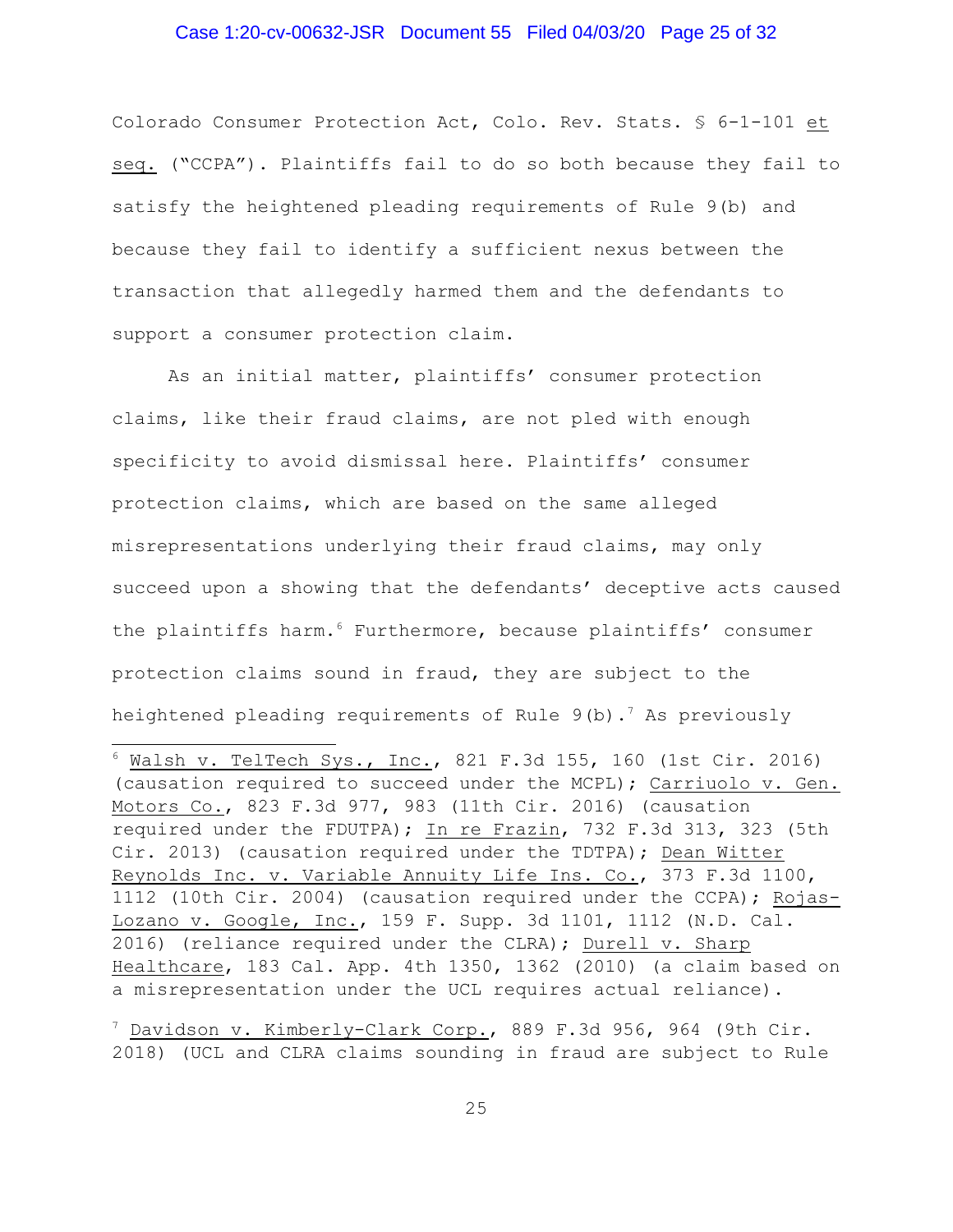#### Case 1:20-cv-00632-JSR Document 55 Filed 04/03/20 Page 26 of 32

noted in connection with plaintiffs' fraud claims, plaintiffs have failed to allege with any specificity that they even saw or heard plaintiffs' misrepresentations such that these misrepresentations could have caused them to enter MLB DFS contests they otherwise would not have entered. Rule 9(b) alone thus justifies dismissing plaintiffs' consumer protection claims.

The Court's concerns with plaintiffs' consumer protection claims, however, run deeper. The asserted connection between defendants and the allegedly harmful transaction plaintiffs entered into -- purchasing MLB DFS entry fees -- is simply too attenuated to support liability here. While plaintiffs are correct that the consumer statutes do not require privity to impose liability, the statutes nonetheless require plaintiffs to demonstrate some nexus between defendants and the transaction that allegedly caused the plaintiffs harm. Courts imposing liability based on these statutes in the absence of privity have thus required at least one, and usually multiple, nontrivial

<sup>9(</sup>b)); Shaulis v. Nordstrom, Inc., 865 F.3d 1, 13 n.6 (1st Cir. 2017) (same for MCPL); Strickland v. Bank of New York Mellon, No. 4:19-CV-750-A, 2020 WL 42354, at \*2 (N.D. Tex. Jan. 3, 2020) (same for TDTPA); Llado-Carreno v. Guidant Corp., No. 09-20971- CIV, 2011 WL 705403, at \*5 (S.D. Fla. Feb. 22, 2011) (same for FDUTPA); HealthONE of Denver, Inc. v. UnitedHealth Grp. Inc., 805 F. Supp. 2d 1115, 1120–21 (D. Colo. 2011) (same for CCPA).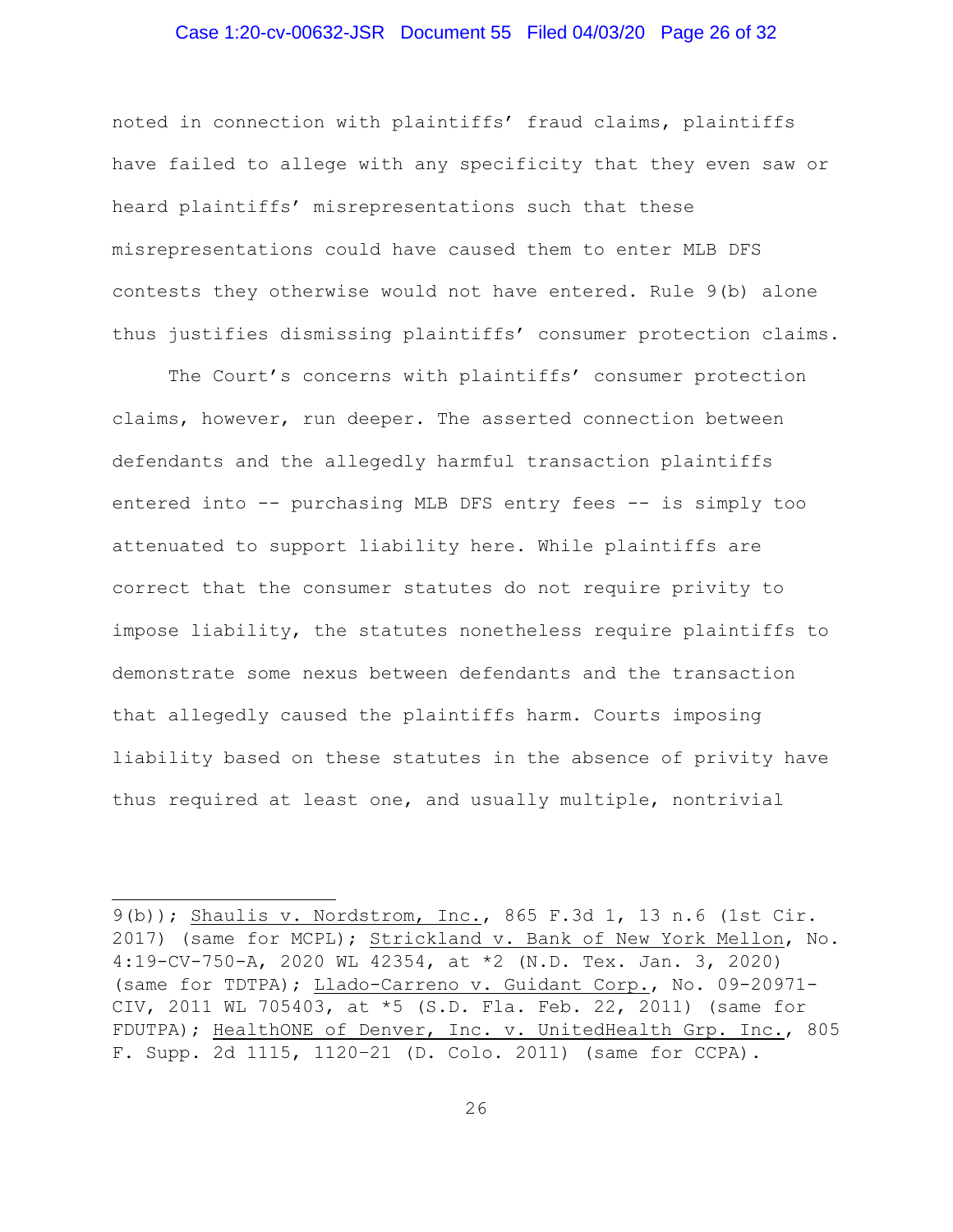#### Case 1:20-cv-00632-JSR Document 55 Filed 04/03/20 Page 27 of 32

business relationships between the plaintiff and defendant,  $\delta$  or the defendant's production of the good or service that was the basis of the transaction,<sup>9</sup> or the defendant's misrepresentations about the good that was the basis of the transaction,  $10$  or the defendant's substantial participation in the transaction that caused the plaintiff harm.<sup>11</sup>

<sup>8</sup> See Imprimis Inv'rs, LLC v. KPMG Peat Marwick LLP, 69 Mass App. Ct. 218, 230 (2007) ("[A]bsence of privity of contract does not bar a claim under [Massachusetts] statute "so long as the parties [were] engaged in more than a minor or insignificant business relationship." (citation omitted)).

<sup>9</sup> Chamberlan v. Ford Motor Co., No. C 03-2628 CW, 2003 WL 25751413, at  $*8$  (N.D. Cal. Aug. 6, 2003) (imposing liability under the CLRA based on the fact that the defendant was a manufacturer of the vehicles that consumers bought, even though these consumers did not buy the vehicles directly from the defendants); Crowe v. Tull, 126 P.3d 196, 201 (Colo. 2006) (holding that one of the elements of a claim under the CCPA is a finding that the unfair or deceptive practice "significantly impacts the public as actual or potential consumers of the defendant's goods, services, or property" (emphasis added) (citation omitted)); McAdams v. Monier, Inc., 182 Cal. App. 4th 174, 105 Cal.Rptr.3d 704, 712–13 (Ct. App. 2010) (reversing denial of class certification in CLRA action against manufacturer of allegedly defective roof tiles purchased from third-party distributor).

 $10$  Makaeff v. Trump Univ., LLC, 145 F. Supp. 3d 962, 980 (S.D. Cal. 2015) (finding a sufficient nexus to a transaction to impose CLRA liability based on the defendant's misrepresentations about the allegedly fraudulent product itself).

 $11$  See Home Sav. Ass'n v. Guerra, 733 S.W.2d 134, 136 (Tex. 1987) (liability allowed in the absence of privity under the TDTPA where the defendant was "so inextricably intertwined in the transaction as to be equally responsible for the conduct of the sale" (citation omitted)); see also Sproul v. Oakland Raiders,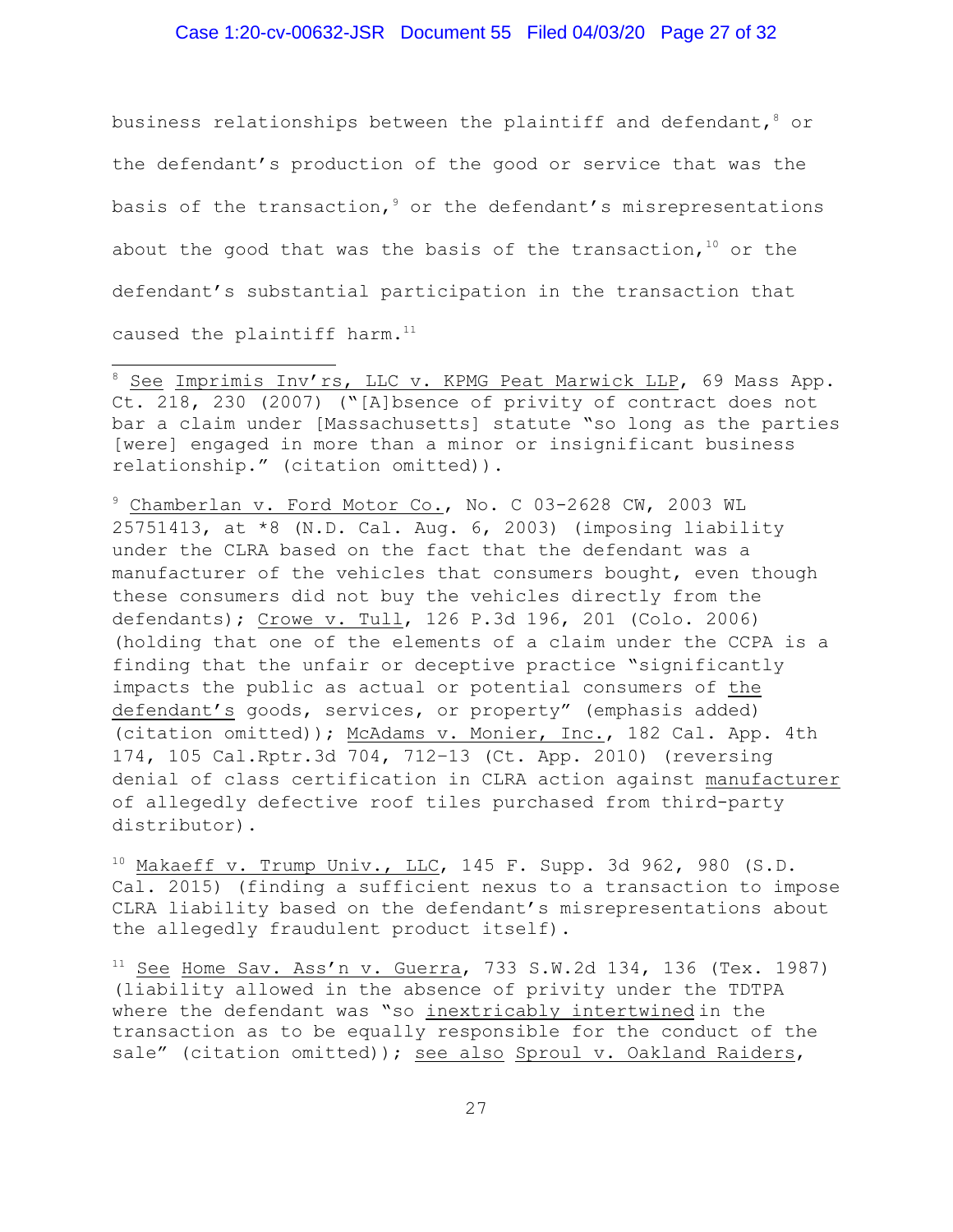#### Case 1:20-cv-00632-JSR Document 55 Filed 04/03/20 Page 28 of 32

None of these connections is present here. In this case, plaintiffs do not allege that there was any business relationship between themselves and the defendants or that MLB DFS competitions were in any way a product of the defendants' creation. Nor do plaintiffs successfully allege that the defendants made any misrepresentations about the MLB DFS contests themselves, rather than about major league baseball. Finally, plaintiffs fail to demonstrate that the defendants were substantial participants in the transaction between plaintiffs and DraftKings. At most, plaintiffs allege that the defendants allowed DraftKings to use their marks and stadiums to advertise MLB DFS contests. AC ¶ 36-37. Plaintiffs, however, do not point to any cases suggesting that a defendant hosting or lending its marks to a party's advertisements alone transforms that defendant into a meaningful participant in any transaction that may result from such an advertisement. While hosting an advertisement combined with some other involvement might generate enough of a

No. A104542, 2005 WL 1941388, at \*19 (Cal. Ct. App. Aug. 15, 2005) ("The CLRA prohibits certain acts or practices 'undertaken by any person in a transaction.'" (citation omitted)); KC Leisure, Inc. v. Haber, 972 So. 2d 1069, 1074 (Fla. Dist. Ct. App. 2008) ("[I]t has long been the law in Florida that in order to proceed against an individual using a FDUTPA violation theory an aggrieved party must allege that the individual was a direct participant in the improper dealings.").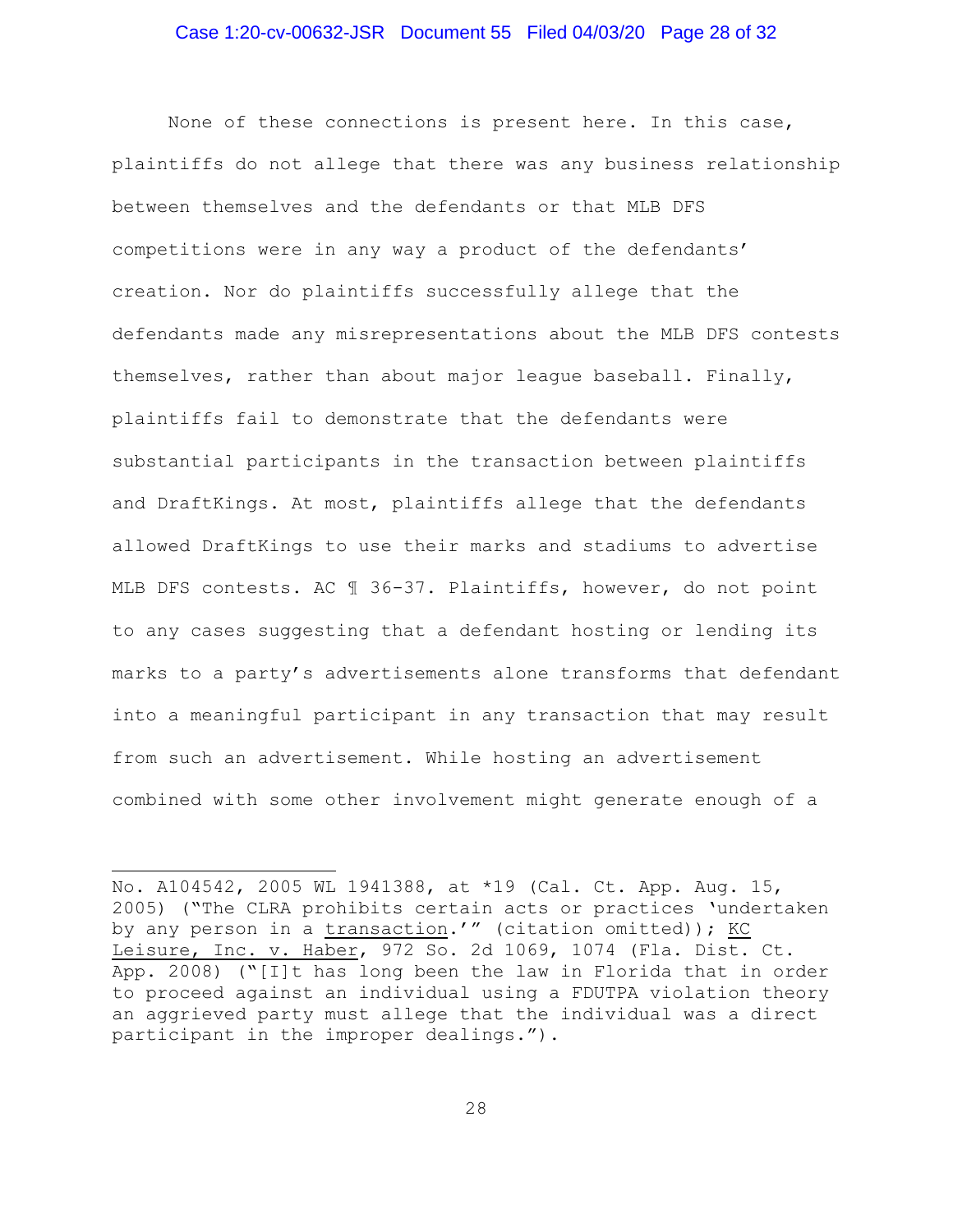## Case 1:20-cv-00632-JSR Document 55 Filed 04/03/20 Page 29 of 32

nexus in some states, $12$  generalized allegations that the defendants promoted MLB DFS contests are not enough to link defendants to plaintiffs' transaction with DraftKings here. Plaintiffs' consumer protection claims must therefore be dismissed against all defendants.

## Unjust Enrichment

Finally, plaintiffs assert unjust enrichment claims against the defendants. "To sustain a claim of unjust enrichment a plaintiff must show that the defendant has at the plaintiff's expense been enriched and unjustly so." S.S. Silberblatt, Inc. v. E. Harlem Pilot Block--Bldg. 1 Hous. Dev. Fund Co., 608 F.2d 28, 37 (2d Cir. 1979); see also Restatement of Restitution, § 1 ("A person who has been unjustly enriched at the expense of another is required to make restitution to the other."). Plaintiffs' unjust enrichment claims fail because the plaintiffs have failed to plausibly allege that the defendants were enriched at plaintiffs' expense.

Plaintiffs offer three theories for how the defendants were enriched at plaintiffs' expense. First, they argue that the

<sup>&</sup>lt;sup>12</sup> See Galstaldi v. Sunvest Communities USA, LLC, 637 F. Supp.2d 1045, 1056-57 (S.D. Fla. 2009) (upholding a FDUPTA claim despite a lack of privity because the defendants had directly participated in the sale of properties in question by conducting tours and selling the units in addition to promoting and advertising such properties).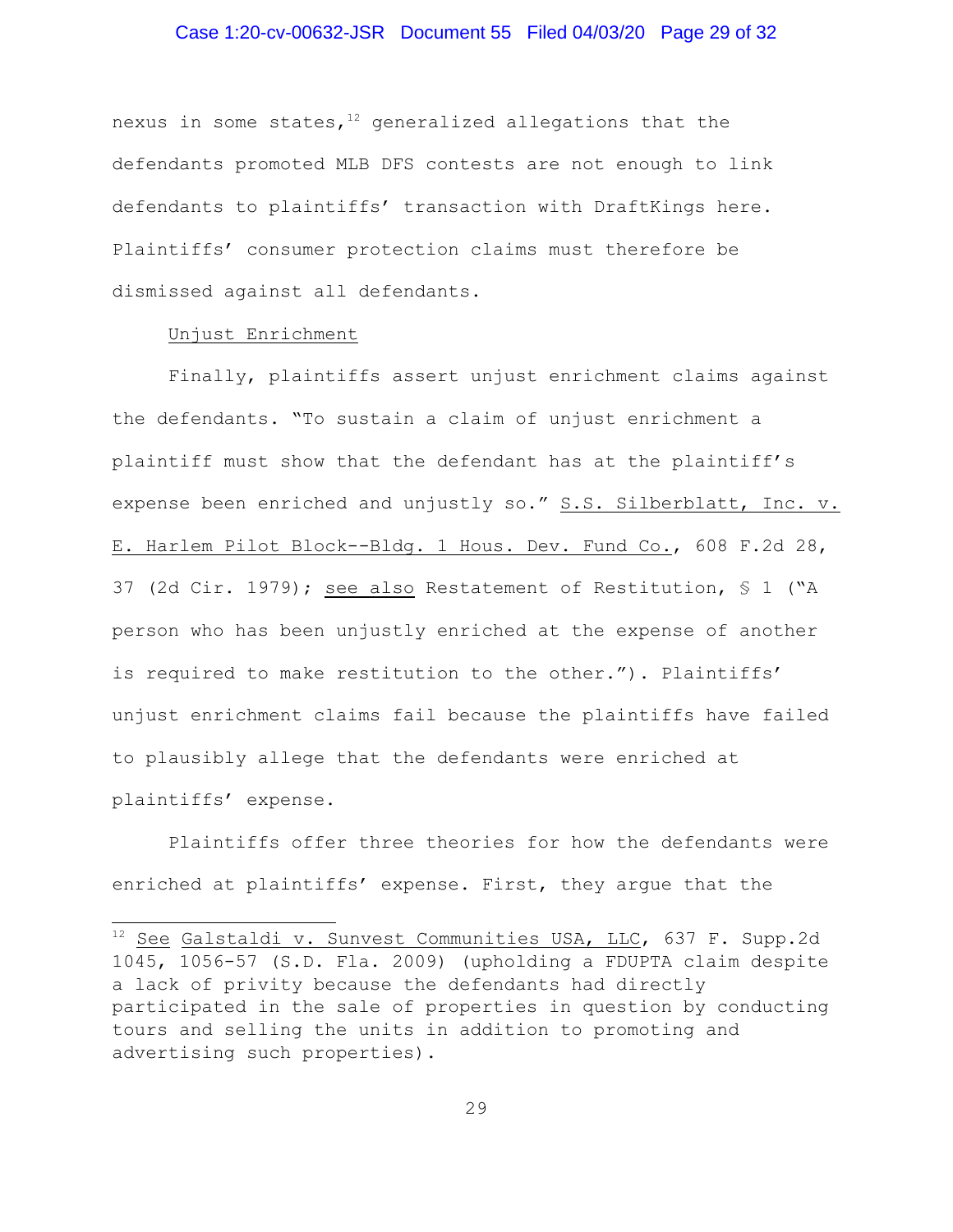## Case 1:20-cv-00632-JSR Document 55 Filed 04/03/20 Page 30 of 32

defendants benefitted through a "share of DraftKings' enormous fantasy baseball fees." AC ¶ 119. Plaintiffs, however, fail to explain what these alleged fees were, how they came at plaintiffs' expense, or how they were purportedly shared between DraftKings and the defendants. Second, plaintiffs allege that the defendants were enriched by the "increase in the value of [MLB Defendants'] equity investment in DraftKings." Id. They fail to allege, however, how this "increase in value" can properly be characterized as coming at plaintiffs' expense. Finally, plaintiffs allege that defendants "benefited substantially from the increased fan involvement in the game that participation in fantasy baseball wagering engenders – producing increased fan attendance, increased advertising and television revenues, and increased sales of MLB paraphernalia." Id. Even if such attenuated assertions of benefit could support plaintiffs' unjust enrichment claims, plaintiffs fail to allege that they personally engaged in such increased baseball-related commerce such that defendants' benefit came at their expense. Plaintiffs unjust enrichment claims, like the rest of their claims, must therefore be dismissed.

#### III. Conclusion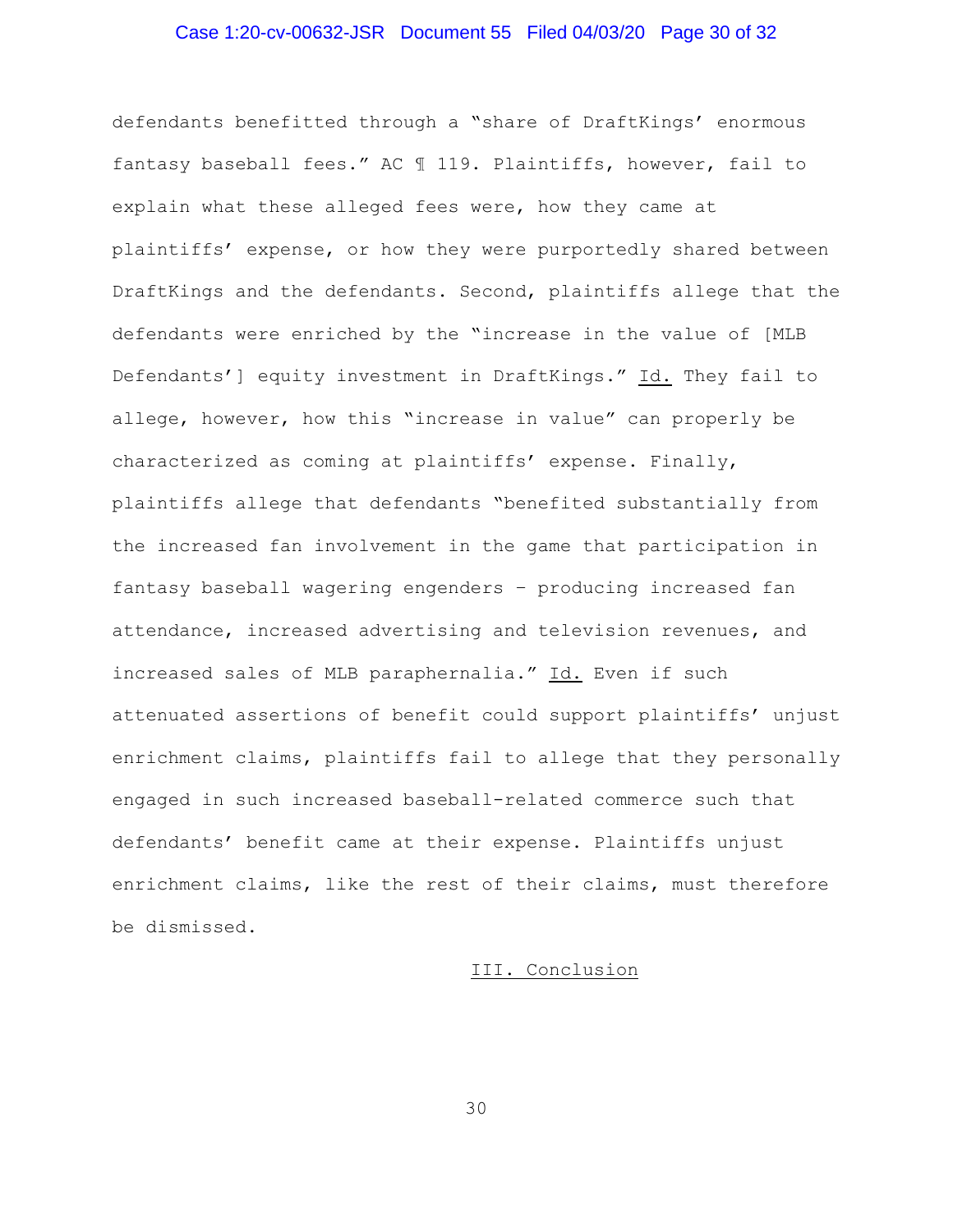## Case 1:20-cv-00632-JSR Document 55 Filed 04/03/20 Page 31 of 32

In short, the connection between the alleged harm plaintiffs suffered and defendants' conduct is simply too attenuated to support any of plaintiffs' claims for relief. While the verbose, rhetorical, and largely conclusory complaint does manage to plausibly allege a few misrepresentations by defendants, these statements, which are unrelated to fantasy baseball, do not plausibly support plaintiffs' claims of reliance. Moreover, plaintiffs provide no basis for imposing a duty to disclose on defendants absent a transaction or other relationship between themselves and the defendants. This absence of duty and reliance forecloses plaintiffs' fraud and negligence claims, and the lack of a transaction, relationship, or other nexus forecloses plaintiffs' consumer protection claims. Finally, plaintiffs' failure to demonstrate that defendants' enrichment came at their expense forecloses their unjust enrichment claims.

While a few of these deficiencies might conceivably be cured by giving plaintiffs another chance to amend their already amended complaint, most could not. Defendants' motions to dismiss are thus granted in their entirety, and plaintiffs' Amended Complaint is hereby dismissed with prejudce. Clerk to enter judgment.

SO ORDERED.